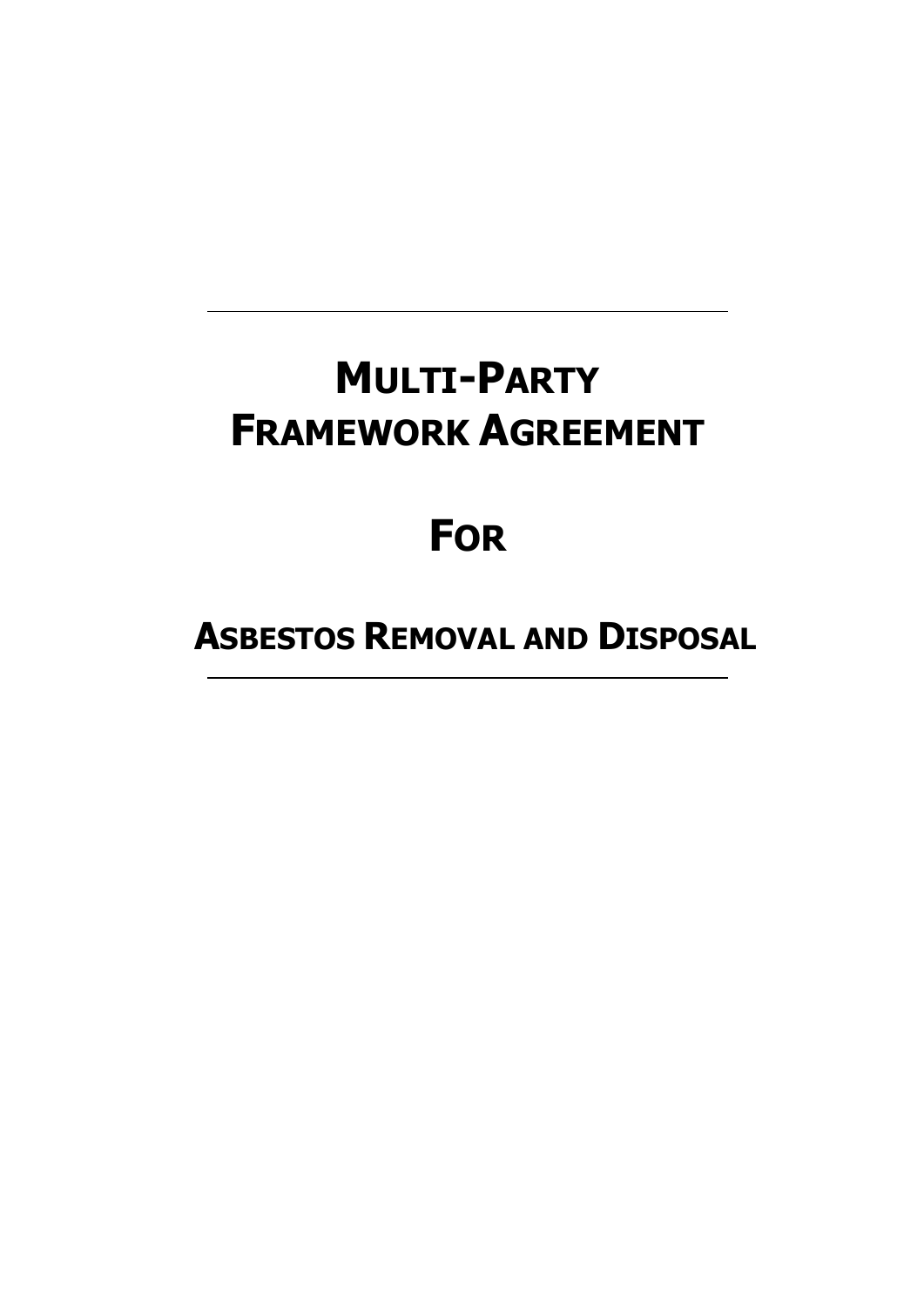# **TABLE OF CONTENTS**

| 1.0 |      |        |  |
|-----|------|--------|--|
|     | 1.1  |        |  |
|     | 1.2  |        |  |
|     | 1.3  |        |  |
|     | 1.4  |        |  |
|     | 1.5  |        |  |
| 2.0 |      |        |  |
|     | 2.1  |        |  |
|     | 2.2  |        |  |
|     | 2.3  |        |  |
|     | 2.4  |        |  |
|     | 2.5  |        |  |
|     | 2.6  |        |  |
|     | 2.7  |        |  |
|     | 2.8  |        |  |
|     | 2.9  |        |  |
|     | 2.10 |        |  |
|     | 2.11 |        |  |
|     | 2.12 |        |  |
|     | 2.13 |        |  |
|     | 2.14 |        |  |
|     |      |        |  |
|     |      |        |  |
|     | 2.17 |        |  |
|     | 2.18 |        |  |
|     | 2.19 | Brexit |  |
| 3.0 |      |        |  |
|     | 3.1  |        |  |
|     | 3.2  |        |  |
|     | 3.3  |        |  |
|     | 3.4  |        |  |
|     | 3.5  |        |  |
| 4.0 |      |        |  |
|     | 4.1  |        |  |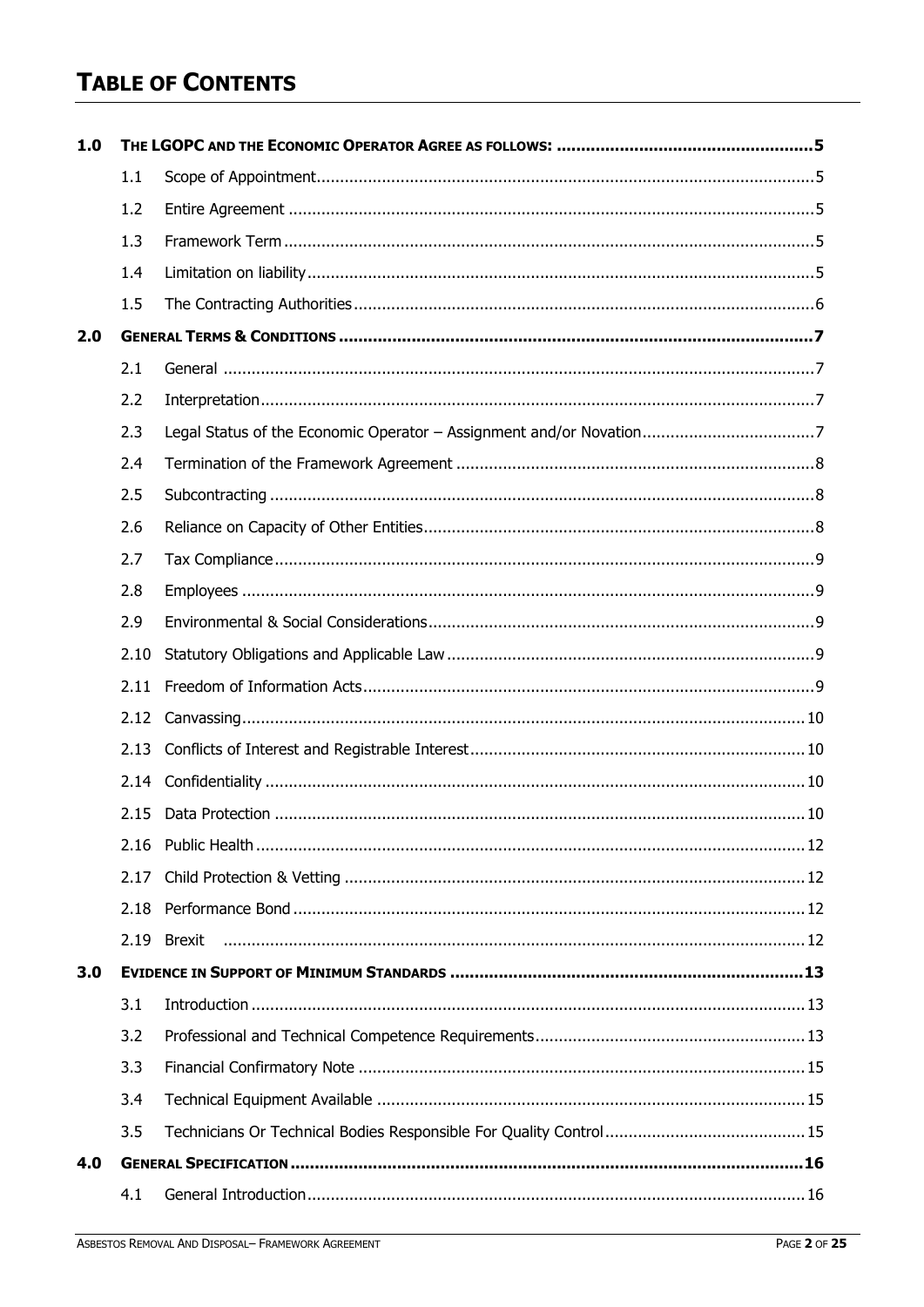|     | 4.2 |  |
|-----|-----|--|
|     | 4.3 |  |
|     | 4.4 |  |
|     | 4.5 |  |
|     | 4.6 |  |
|     | 4.7 |  |
| 5.0 |     |  |
|     | 5.1 |  |
|     | 5.2 |  |
|     | 5.3 |  |
|     | 5.4 |  |
|     |     |  |
|     | 5.5 |  |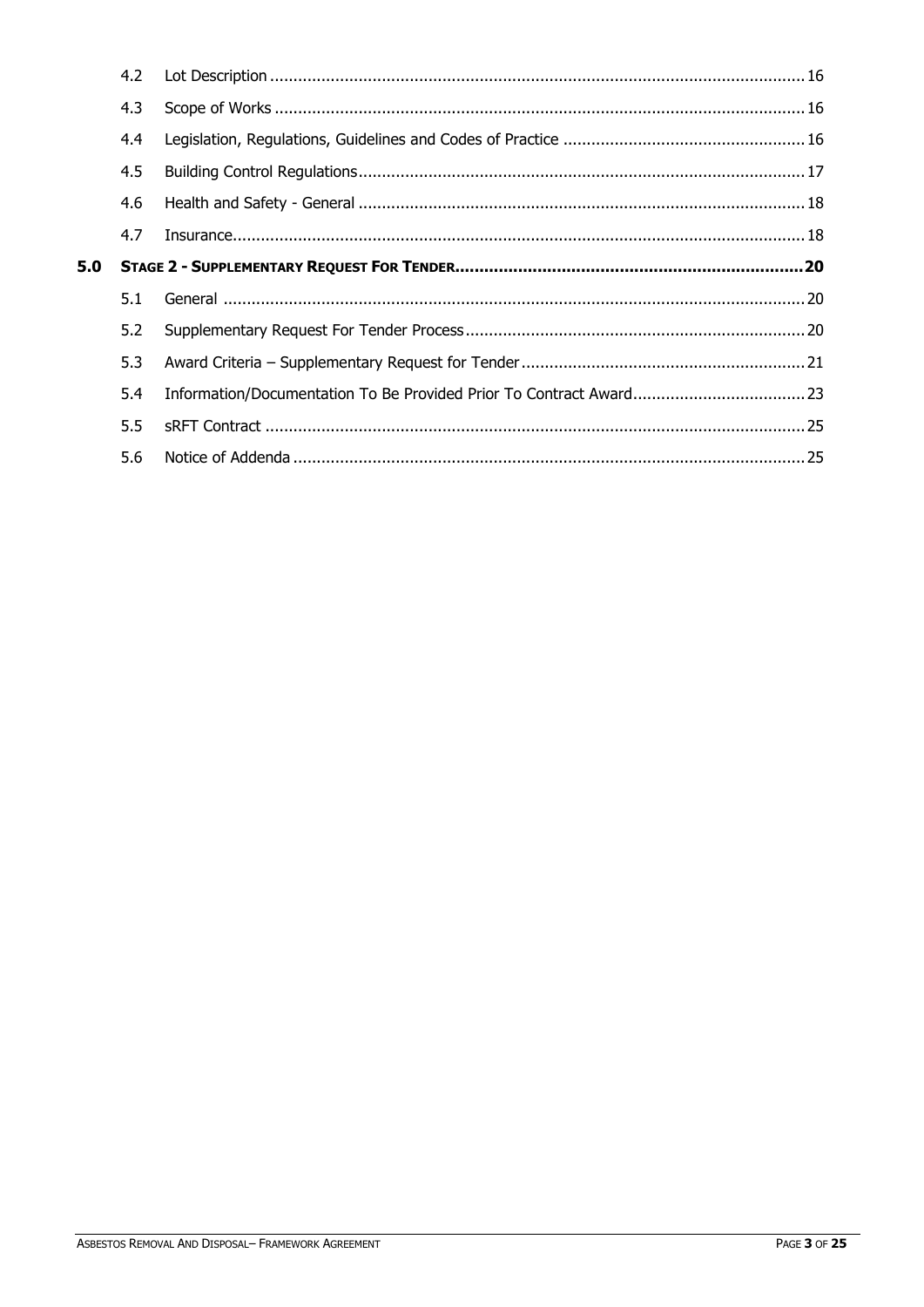# **THIS FRAMEWORK AGREEMENT IS MADE BETWEEN:**

The Local Government Operational Procurement Centre (hereinafter referred to as the "LGOPC") (which expression shall, where the context so admits or requires, be deemed to include its successors and assigns) acting as a central purchasing body under the auspices of Kerry County Council with an address of Unit 9, Ground Floor, Building C, Reeks Gateway, Rock Road, Killarney, Co. Kerry, V93 KVK1 and an email address of [eproc@kerrycoco.ie](mailto:eproc@kerrycoco.ie) of the One Part.

# **AND**

The "Economic Operator" (which expression shall, where the context so admits or requires, be deemed to include its successors and assigns) of the Other Part.

# **WHEREAS:**

- **A.** The LGOPC conducted a call for competition on [www.etenders.gov.ie](http://www.etenders.gov.ie/) and in the Official Journal of the European Union inviting requests for tenders to participate in a Framework Agreement for Asbestos Removal and Disposal (hereinafter referred to as "the Framework Agreement") on behalf of the Contracting Authorities specified in Section 1.5 hereto (hereinafter referred to as "the Contracting Authorities").
- **B.** The Economic Operator submitted a tender and, following an assessment by the LGOPC, the LGOPC wishes to admit the Economic Operator to the Framework Agreement.
- **C.** The Economic Operator has agreed to be admitted to the Framework Agreement on the terms set out in this Framework Agreement.
- **D.** The Economic Operator enters into this Framework Agreement by electronically accepting this Framework Agreement through [www.supplygov.ie](http://www.supplygov.ie/) (hereinafter referred to as "Supplygov") by way of its personal Supplygov account (the formal acceptance of the terms of this Framework Agreement through Supplygov shall operate as if this Framework Agreement had been signed and/or sealed (and witnessed appropriately) by the parties and shall be construed accordingly for all legal purposes).
- **E.** The admittance by the LGOPC of the Economic Operator to the Framework, subsequent to the acceptance by the Economic Operator of the terms of this Framework Agreement, shall operate as the acceptance by the LGOPC of the terms of this Framework Agreement and this Framework Agreement shall take effect from such date.
- **F.** This Framework Agreement incorporates the Framework Agreement General Terms and Conditions specified in section 2.0 hereto (hereinafter referred to as "the Framework Agreement General Terms and Conditions").
- **G.** Each obligation, warranty or representation of the Economic Operator under this Framework Agreement is undertaken and/or made for the benefit of both the LGOPC and the Contracting Authorities.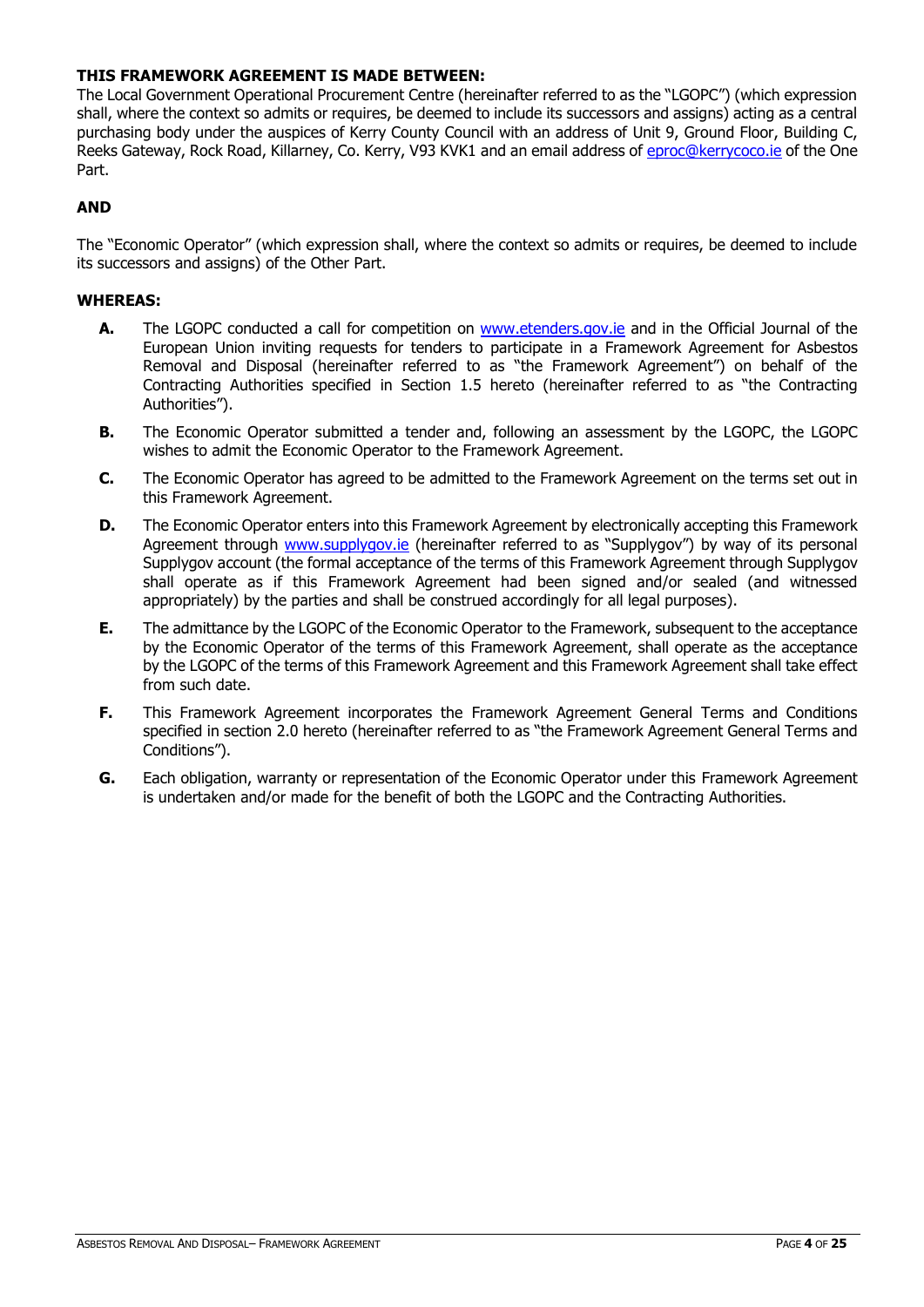# <span id="page-4-0"></span>**1.0 THE LGOPC AND THE ECONOMIC OPERATOR AGREE AS FOLLOWS:**

#### <span id="page-4-1"></span>**1.1 SCOPE OF APPOINTMENT**

- 1.1.1 This Framework Agreement governs the relationship between the LGOPC and the Economic Operator in respect of the terms and conditions applying to the participation of the Economic Operator in the Framework Agreement.
- 1.1.2 In consideration of the performance by the Economic Operator of its obligations under this Framework Agreement, the LGOPC appoints the Economic Operator to the Framework Agreement for the provision of Asbestos Removal and Disposal works (hereinafter collectively referred to as "the Works") to the Contracting Authorities when contracted to do so pursuant to the Framework.
- 1.1.3 The Contracting Authorities are entitled to use the Framework Agreement for the purpose of procuring the Works from Economic Operators who have been admitted to the Framework.
- 1.1.4 When a Contracting Authority wishes to acquire the Works pursuant to the Framework, it will do so by means of a Supplementary Request for Tender<sup>1</sup> (hereinafter referred to as "sRFT(s)") only.
- 1.1.5 Notwithstanding the entitlement of the Contracting Authorities to utilise the Framework, neither the LGOPC nor the Contracting Authorities give any assurances as to their level of engagement or expenditure through the Framework Agreement and the Economic Operator hereby acknowledges that it has not entered into this Framework Agreement on the basis of any such expectation. This Framework Agreement does not constitute a commitment from the Contracting Authorities to award contracts under the Framework Agreement (hereinafter referred to as "sRFT Contract(s) 2 ) to the Economic Operator and the Contracting Authorities reserve the right to engage in separate procurement processes with Economic Operators outside of the Framework Agreement should they consider it appropriate to do so.

#### <span id="page-4-2"></span>**1.2 ENTIRE AGREEMENT**

1.2.1 This Framework Agreement constitutes the entire agreement between the parties and contains all the terms which the parties have agreed with respect to its subject matter and shall prevail over and supersede all prior agreements, understandings, statements and communications between the Economic Operator, the LGOPC and the Contracting Authorities in relation to same. Without prejudice to the generality of the foregoing, this Framework Agreement shall apply to the exclusion of any terms and conditions which the Economic Operator may purport to apply.

#### <span id="page-4-3"></span>**1.3 FRAMEWORK TERM**

1.3.1 The Framework Agreement shall take effect on the Effective Date<sup>3</sup>. This Framework Agreement shall be established for a term of four (4) years unless it is otherwise terminated in accordance with the provisions of this Framework Agreement.

## <span id="page-4-4"></span>**1.4 LIMITATION ON LIABILITY**

1.4.1 Notwithstanding that the LGOPC is: (a) acting as a Central Purchasing Body co-ordinating the establishment of the Framework; and (b) entering into this Framework Agreement with the Economic Operator, nothing within this Framework Agreement or the Tender Documents<sup>4</sup> shall operate to bind the LGOPC to (or make them a party to) the terms and obligations of an sRFT Contract and the Economic Operator hereby indemnifies and holds harmless the LGOPC from any losses, damages, costs or claims arising from: (a) the failure of the Economic Operator to secure an sRFT Contract; and/or (b) any sRFT Contract entered into by the Economic Operator.

 $1$  Supplementary Request for Tender means a request for tender issued by a Contracting Authority to the Economic Operators admitted to the Framework Agreement via [www.supplygov.ie.](http://www.supplygov.ie/)

<sup>&</sup>lt;sup>2</sup> SRFT Contract means a contract for the Works entered into between an Economic Operator and a Contracting Authority following a Supplementary Request for Tender.

<sup>&</sup>lt;sup>3</sup> Means the date when the Framework Agreement becomes active.

<sup>4</sup> Tender Documents mean the Instructions Document, the Agreement, the ESPD, Selection Criteria and the Bill of Quantities, associated Contract(s) and Forms to be completed.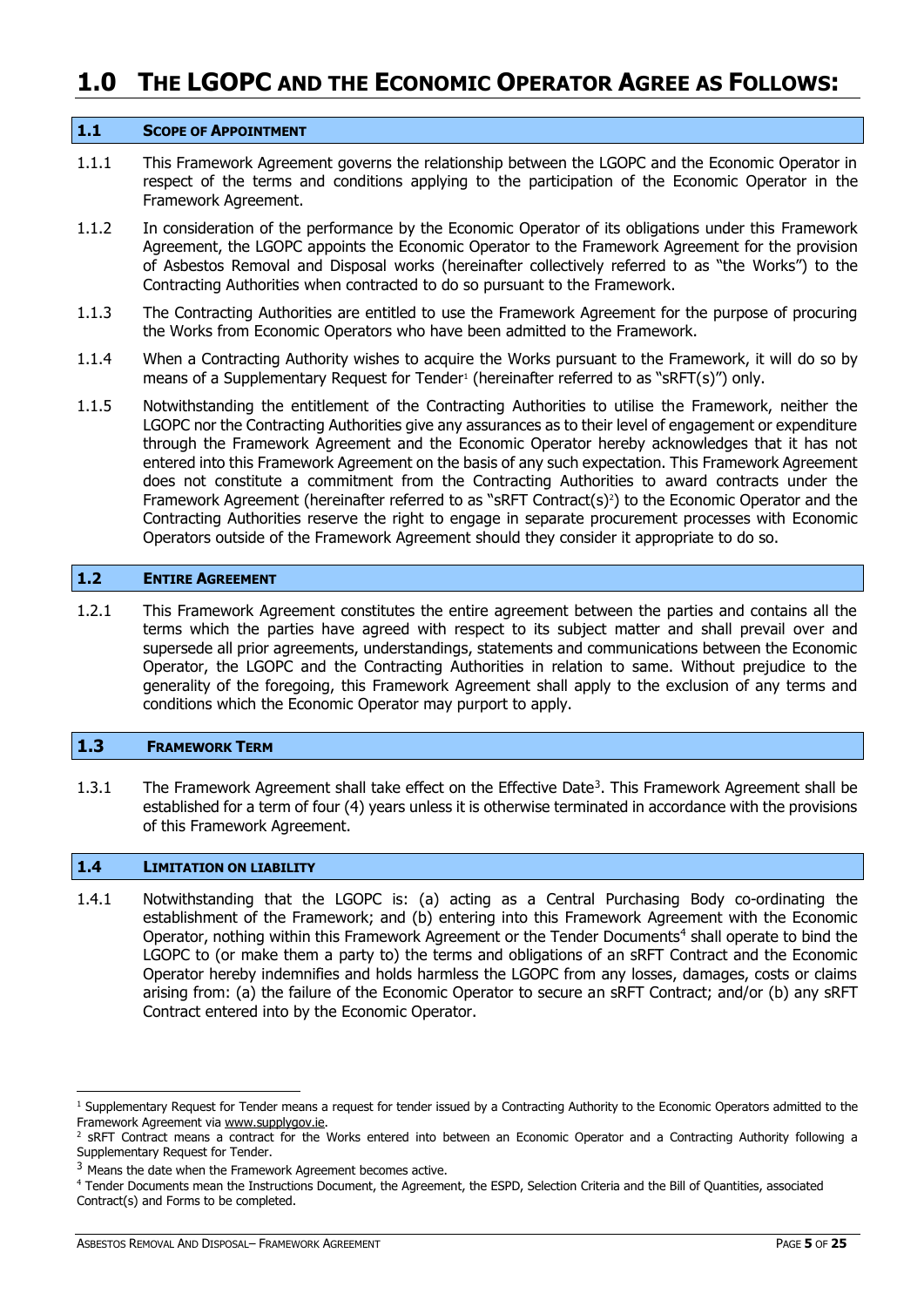## <span id="page-5-0"></span>**1.5 THE CONTRACTING AUTHORITIES**

- 1.5.1 The Contracting Authorities partaking in the Framework Agreement include:
	- Ministers of the Government of Ireland; Central Government Departments; offices and noncommercial agencies and organisations which have a formal reporting and legal relationship to Central Government Departments, including all Local Authorities in Ireland (as defined in the Local Government Act 2014), (themselves including regional assemblies, local enterprise boards and library bodies), and those approved housing bodies which also constitute "bodies governed by public law" within the meaning of Regulation 2 of the Regulations listed on the Register of Approved Housing Bodies maintained by the Department of Housing, Local Government and Heritage currently approved under section 6 of the Housing Act 1992;
	- Contracting Authorities in the Irish health sector including but not limited to the Health Service Executive (HSE); the Health Information and Quality Authority (HIQA) and HSE funded Agencies delivering health & personal social services funded by more than 50% from Exchequer funds;
	- Contracting Authorities which are Third Level Educational Institutions (including universities, institutes of technology and members of the Education Procurement Service);
	- Contracting Authorities which are Education and Training Boards (ETBs) and ETB schools, and primary, post-primary, special and secondary schools as well as ETBs acting on behalf of schools;
	- An Garda Síochána (Police);
	- Office of Public Works (OPW);
	- The Irish Prison Service;
	- The Irish Defence Forces:
	- The Housing Agency.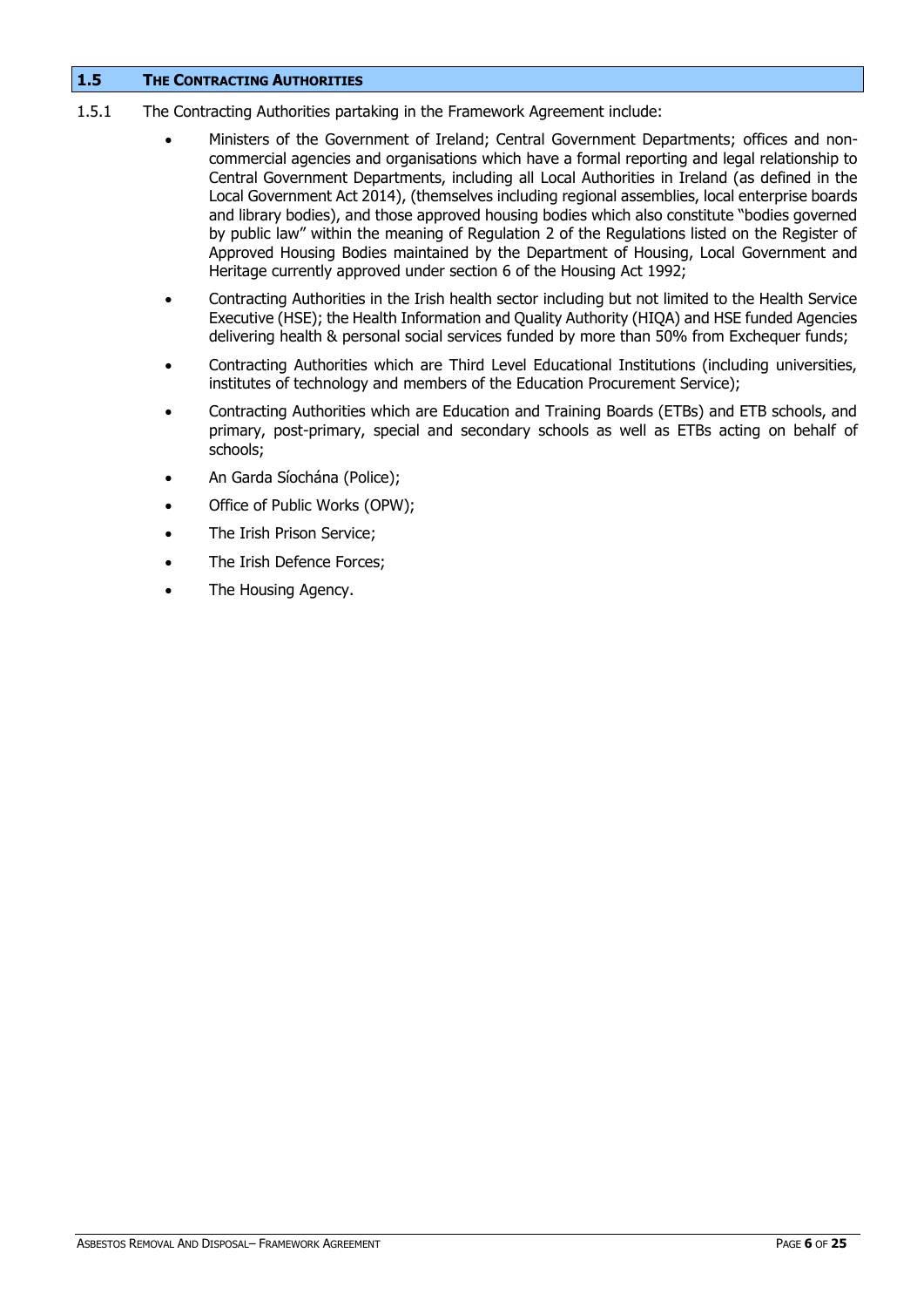# <span id="page-6-0"></span>**2.0 GENERAL TERMS & CONDITIONS**

#### <span id="page-6-1"></span>**2.1 GENERAL**

2.1.1 The LGOPC is not bound by any anomalies, errors or omissions in the Tender Documents. The Economic Operator shall immediately notify the LGOPC if it becomes aware of any ambiguities, anomalies, errors or omissions in the Tender Documents and the LGOPC shall, upon receipt of such notification, notify all Economic Operators of its ruling in respect of same. Such ruling shall be issued in writing and may, at the LGOPC's discretion, form part of this Framework Agreement.

#### <span id="page-6-2"></span>**2.2 INTERPRETATION**

- 2.2.1 If any term or provision in this Framework Agreement is held to be illegal or unenforceable, in whole or in part, such term or provision shall be deemed not to form part of this Framework Agreement and the enforceability of the remainder of this Framework Agreement shall not be affected.
- 2.2.2 Words importing the singular shall, where the context so requires, include the plural and vice versa.
- 2.2.3 Words of the masculine gender include the feminine and neuter genders and words denoting natural persons include where the context so requires corporations and firms and all such words shall, where appropriate, be construed interchangeably in that manner.
- 2.2.4 The headings and captions in this Framework Agreement are inserted for convenience of reference only and shall not be considered as part of or affect the construction or interpretation of this Framework Agreement.
- 2.2.5 Reference to a Statute or Act or a provision of a Statute or Act shall include any Statute or Act or provision of a Statute or Act amending, consolidating or replacing it for the time being in force.
- 2.2.6 Words denoting an obligation on a party to do any act, matter or thing shall include an obligation to procure that it be done and words placing a party under a restriction includes an obligation not to permit or allow infringement of the restriction.
- 2.2.7 The terms of this Framework Agreement shall be construed without regard to the rule of construction known as "ejusdem generis".
- 2.2.8 If any ambiguity or question of intent or interpretation arises, this Framework Agreement shall be construed as if drafted jointly by the Economic Operator and the LGOPC and no presumption or burden of proof shall arise favouring or disfavouring either party by virtue of the authorship of any of the provisions of this Framework Agreement.

#### <span id="page-6-3"></span>**2.3 LEGAL STATUS OF THE ECONOMIC OPERATOR – ASSIGNMENT AND/OR NOVATION**

- 2.3.1 This Framework Agreement may be assigned or novated by the Economic Operator, subject to the granting of formal written consent to such assignment or novation by the LGOPC, to the legal successor of the Economic Operator where:
	- a) the specific change was provided for in the procurement process for the award of this Framework Agreement; or
	- b) the change is as a result of corporate restructuring in a manner permitted under Regulation 72 of the Regulations.
- 2.3.2 The LGOPC may, prior to granting consent to such assignment or novation, require compliance by the succeeding Economic Operator with such conditions the LGOPC deems necessary including, but not limited to, requiring evidence that:
	- a) the succeeding Economic Operator fulfils the qualifying criteria initially established by the procurement process for the award of this Framework Agreement;
	- b) the succeeding Economic Operator possesses the capability (technical or otherwise), resources and skills in respect of satisfying the requirements of this Framework Agreement and;
	- c) a formal change in legal status or corporate restructuring as permitted under sub-paragraphs 2.3.1 (b) herein has been lawfully undertaken.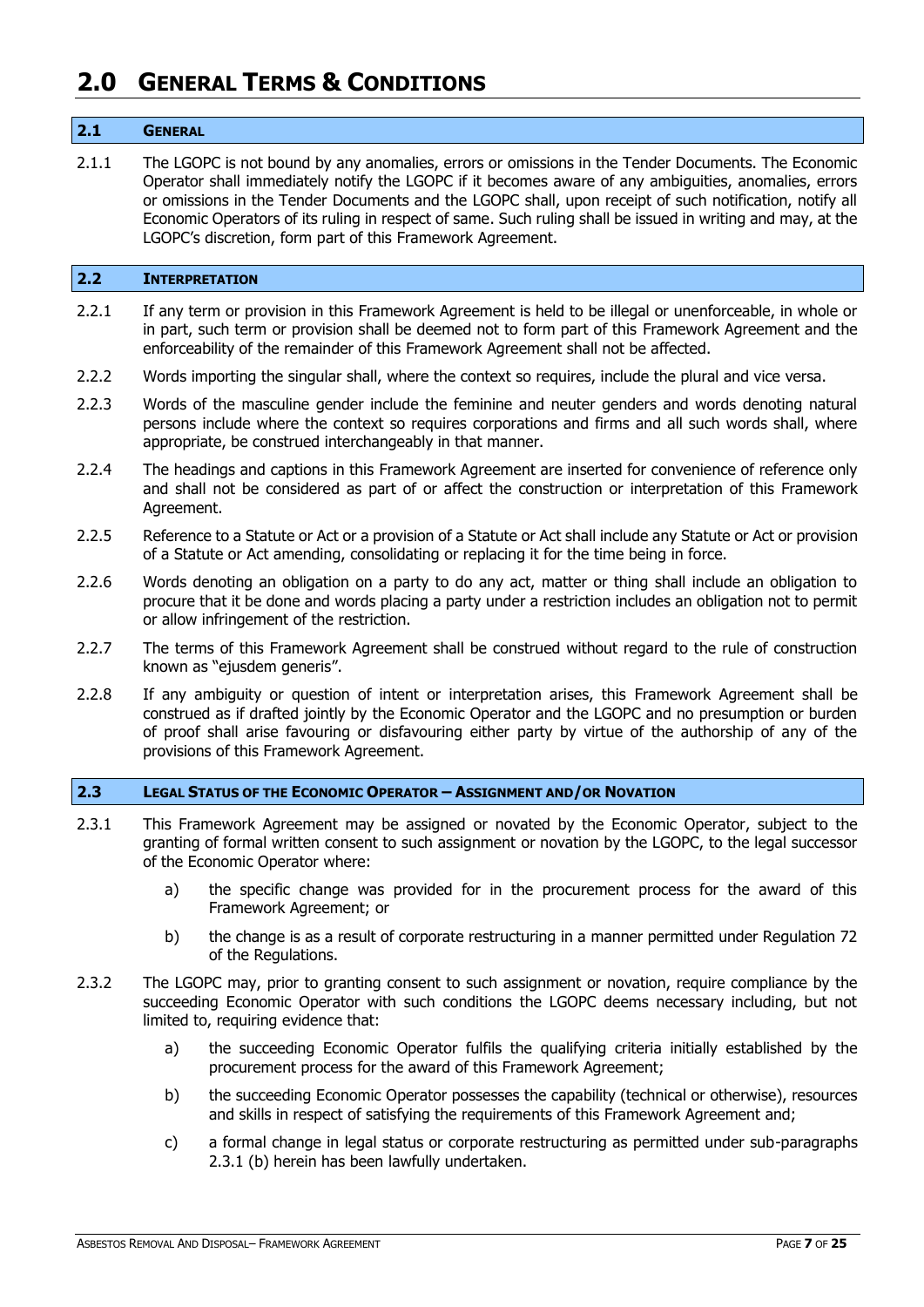- 2.3.3 The terms of this Framework Agreement shall govern any succeeding Economic Operator and the LGOPC may, at its discretion, direct the Economic Operator and the succeeding Economic Operator to execute a formal Deed of Assignment/Novation.
- 2.3.4 The LGOPC reserves the right to assign, novate or transfer this Framework Agreement to a third party without the consent of the Economic Operator.
- 2.3.5 Without prejudice to such additional circumstances where assignment is permissible under subparagraphs 2.3.1 (a) and (b) herein, assignment to the legal successor of the Economic Operator (subject to the granting of formal written consent to such assignment by the LGOPC) is permissible in the following circumstances:

Change of the Economic Operator's legal status from:

- (i) sole trader to corporation where general ownership and personnel remain the same;
- (ii) corporation to sole trader where general ownership and personnel remain the same;
- (iii) sole trader to partnership where general ownership and personnel remain the same;
- (iv) partnership to sole trader where general ownership and personnel remain the same;
- (v) corporation to partnership where general ownership and personnel remain the same;
- (vi) partnership to corporation where general ownership and personnel remain the same;
- (vii) sole trader to other related sole trader (for example, business transfer from father to son); or
- (viii) change of the Economic Operator's business name.

#### <span id="page-7-0"></span>**2.4 TERMINATION OF THE FRAMEWORK AGREEMENT**

- 2.4.1 The LGOPC may, by written notice, terminate this Framework Agreement (without recompense to the Economic Operator) thus ending the participation of the Economic Operator in the Framework, in the following circumstances:
	- if the Economic Operator breaches the terms of this Framework Agreement; or
	- if the provisions of Regulation 73 of the Regulations apply; or
	- if the Economic Operator falls within a relevant exclusion ground under Regulation 57 of the Regulations; or
	- if the Economic Operator fails to provide the requisite evidence of compliance with the declarations submitted in its ESPD following a request from the LGOPC and/or a Contracting Authority; or
	- if the Economic Operator fails to provide, to the LGOPC or the Contracting Authorities, renewed and updated self-declarations in accordance with Regulation 34 (24) of the Regulations; or
	- if any statement made by the Economic Operator in connection with the procedure by which this Framework Agreement was entered into was: (a) untrue when made or subsequently ceases to be true; or (b) was materially incorrect, inaccurate or misleading (whether intentionally so or not).
- 2.4.2 The LGOPC, acting in its sole discretion, may, by giving written notice, collapse the Framework Agreement and therefore end the Framework Agreements with all Economic Operators appointed thereto, without recompense to any Economic Operator, at any time during the term of the Framework Agreement.

## <span id="page-7-1"></span>**2.5 SUBCONTRACTING**

2.5.1 When responding to an sRFT where subcontractor(s) are proposed for completion of an sRFT Contract, the Economic Operator shall provide to the Contracting Authority (if requested): (a) the relevant details of the subcontractor(s); (b) an ESPD for the subcontractor(s); (c) evidence of the qualifications and experience of the subcontractor(s); and (d) such other information and documentation in relation to the subcontractor(s) as may be reasonably required by the Contracting Authority.

## <span id="page-7-2"></span>**2.6 RELIANCE ON CAPACITY OF OTHER ENTITIES**

2.6.1 Where an Economic Operator has relied on the capacities of other entities to satisfy the selection criteria for entry on to the Framework: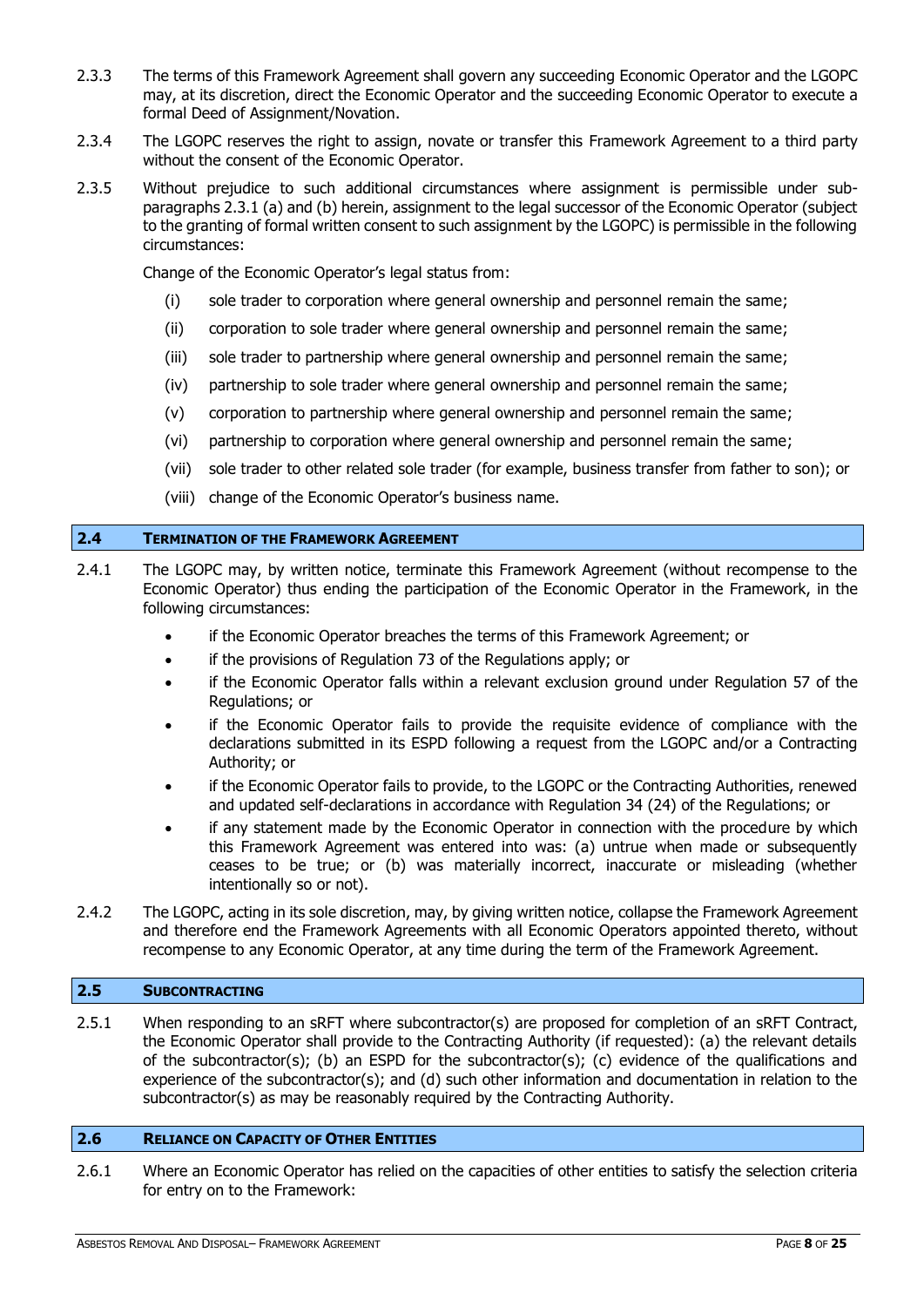- it shall, upon request by the Contracting Authority, demonstrate to the Contracting Authority that it will have at its disposal the resources necessary by providing a written undertaking from that other entity, in terms satisfactory to the Contracting Authority and duly evidenced, confirming that the entity in question will place the necessary resources at the disposal of the Economic Operator;
- such entity must, when requested by the Contracting Authority, provide joint and several liability to the Contracting Authority for the performance and fulfilment of any sRFT Contracts (this may take the form of a guarantee, letter of reliance, such entity being a party to the sRFT Contract or other form of commitment as directed by the Contracting Authority).
- 2.6.2 An Economic Operator may only rely on the capacities of other entities where those entities will perform the works for which these capacities are required.

#### <span id="page-8-0"></span>**2.7 TAX COMPLIANCE**

- 2.7.1 All payments under an sRFT Contract are conditional upon the Economic Operator (and its subcontractor(s) where appropriate) being tax compliant.
- 2.7.2 The Economic Operator (and its subcontractor(s) where appropriate) must comply with the following:
	- a) at a minimum, the terms of the Department of Finance Circulars 43/2006 and 44/2006: Tax Clearance Procedures Public Sector Contracts (as may be amended, updated or re-published by the relevant body from time to time and as then apply at the time of the sRFT Contract); and
	- b) such other requirements and directions that an individual Contracting Authority may impose in order to satisfy itself that the Economic Operator (and its subcontractor(s) where appropriate) is tax compliant.

#### <span id="page-8-1"></span>**2.8 EMPLOYEES**

2.8.1 The Economic Operator (and its subcontractor(s) where appropriate) must comply with all legal requirements in relation to PAYE and PRSI and must ensure that the rates of pay and conditions of employment, including pension contributions: (a) comply with all applicable laws; and (b) are at least as favourable as those for the relevant category of worker in any sectoral employment orders, employment regulation orders or registered employment agreements.

#### <span id="page-8-2"></span>**2.9 ENVIRONMENTAL & SOCIAL CONSIDERATIONS**

- 2.9.1 In the performance of an sRFT Contract, the Economic Operator and its subcontractor(s) (if applicable) shall comply with all applicable obligations in the field of environmental, social and labour law that apply at the place where the Works are provided, that have been established by EU law, national law, collective agreements or by international, environmental, social and labour law listed in Schedule 7 of the Regulations.
- 2.9.2 This Framework Agreement facilitates the inclusion of environmental and social considerations in the Award Criteria published at sRFT stage as set out in Section 5.0 hereunder.

## <span id="page-8-3"></span>**2.10 STATUTORY OBLIGATIONS AND APPLICABLE LAW**

2.10.1 This Framework Agreement shall be governed by and construed in accordance with the laws of Ireland and the courts of Ireland shall have exclusive jurisdiction to hear and determine any disputes arising out of or in connection with same.

#### <span id="page-8-4"></span>**2.11 FREEDOM OF INFORMATION ACTS**

2.11.1 The LGOPC and the Contracting Authorities are subject to the Freedom of Information Act, 2014 and the Economic Operator acknowledges that information provided in response to an sRFT may be considered confidential or commercially sensitive. The Economic Operator should consider if any information supplied by it in response to an sRFT, should not be disclosed because it is commercially sensitive or confidential and if this is the case, the Economic Operator should, when providing the information, identify same and specify the reasons for its commercial sensitivity or confidentiality. The LGOPC and the Contracting Authorities shall have regard to such statement but shall not be bound by it. If the Contracting Authority and/or the LGOPC, in their discretion, are satisfied that the information should be properly regarded as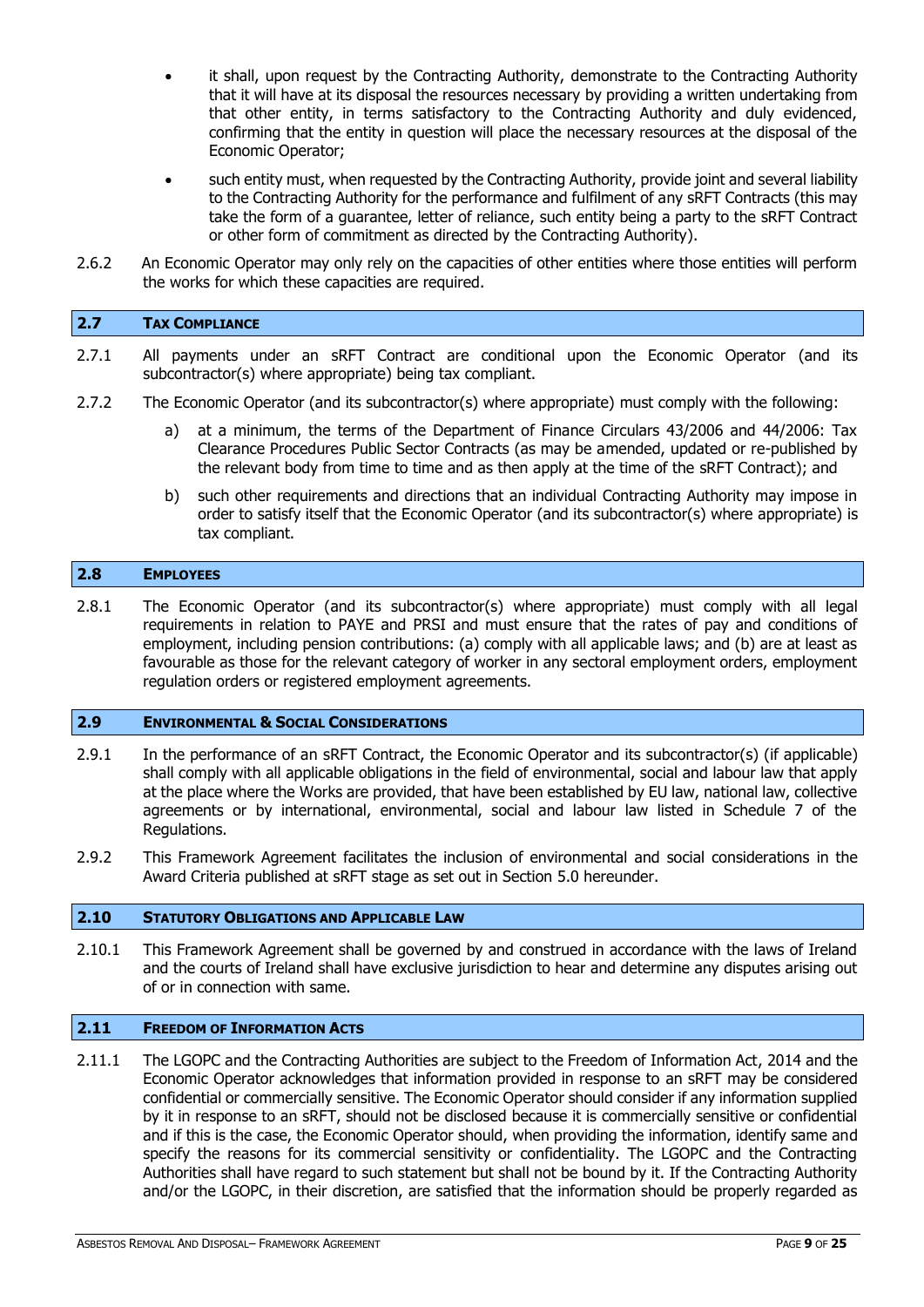being confidential or commercially sensitive, the information shall be kept confidential subject to the LGOPC's and/or the Contracting Authority's obligations under public procurement and Freedom of Information laws.

#### <span id="page-9-0"></span>**2.12 CANVASSING**

- 2.12.1 Canvassing or any effort by the Economic Operator to influence the personnel and/or agents of the LGOPC and/or the Contracting Authorities in relation to the Framework Agreement or an sRFT may result in: (a) the disqualification of the Economic Operator by the LGOPC from the Framework; and/or (b) the disqualification of the Economic Operator by the Contracting Authority from the sRFT.
- 2.12.2 Where the Economic Operator has an existing relationship with personnel and/or agents of the LGOPC and/or the Contracting Authorities, it is advised that any discussions, correspondence or other communications with regards to the Framework Agreement and/or its sRFTs may be treated as canvassing.
- 2.12.3 In accordance with the Ethics in Public Office Act, 1995 (as amended), any money, gifts or other consideration furnished by an Economic Operator seeking to obtain an sRFT Contract or otherwise influence the Framework Agreement will be deemed to have been paid or given corruptly unless the contrary is proved.

#### <span id="page-9-1"></span>**2.13 CONFLICTS OF INTEREST AND REGISTRABLE INTEREST**

- 2.13.1 Any actual or potential conflict of interest involving the Economic Operator and a Contracting Authority and/or the LGOPC must be disclosed by the Economic Operator as soon as it becomes apparent.
- 2.13.2 The LGOPC and/or the Contracting Authorities may investigate potential conflicts of interest with the Economic Operator where it deems it necessary for the proper and transparent administration of the Framework.
- 2.13.3 Where the LGOPC and/or the Contracting Authority determines a material conflict of interest arises it may, at its sole discretion, permit the situation to continue subject to the Economic Operator's satisfactory compliance with safeguards specified by the LGOPC and/or the Contracting Authority.
- 2.13.4 Where the LGOPC and/or the Contracting Authority determines a material conflict of interest arises and same can only be remedied by the exclusion of the Economic Operator from an sRFT and/or an sRFT Contract, the LGOPC and/or the Contracting Authority shall exclude the Economic Operator from same.
- 2.13.5 Any registrable interest (having the meaning prescribed by the Ethics in Public Office Act, 1995) involving the Economic Operator and the LGOPC and/or a Contracting Authority, must be fully disclosed to the LGOPC and/or the Contracting Authority immediately upon such information becoming known to the Economic Operator.

#### <span id="page-9-2"></span>**2.14 CONFIDENTIALITY**

2.14.1 All documents and information in relation to the Framework Agreement and its application process provided to the Economic Operator by the LGOPC shall be treated as strictly confidential by the Economic Operator.

#### <span id="page-9-3"></span>**2.15 DATA PROTECTION**

- 2.15.1 In this clause, "Data Protection Laws" means: (a) the Irish Data Protection Acts 1988 to 2018; (b) the General Data Protection Regulation (EU) 2016/679 ("GDPR"); and (c) any other applicable law or regulation relating to the processing of personal data and to privacy including (but not limited to) the E-Privacy Directive and the European Communities (Electronic Communications Networks and Services) (Privacy and Electronic Communications) Regulations 2011 ("E-Privacy Regulations") (as may be amended, updated or re-published by the relevant body from time to time and as then apply at the time of an sRFT Contract).
- 2.15.2 The Contracting Authorities and the LGOPC will each be an Independent Data Controller (where Data Controller has the meaning given under the Data Protection Laws) in respect of any Personal Data (where Personal Data has the meaning given under the Data Protection Laws) required to be provided by the Economic Operator in response to this Framework Agreement and any sRFT.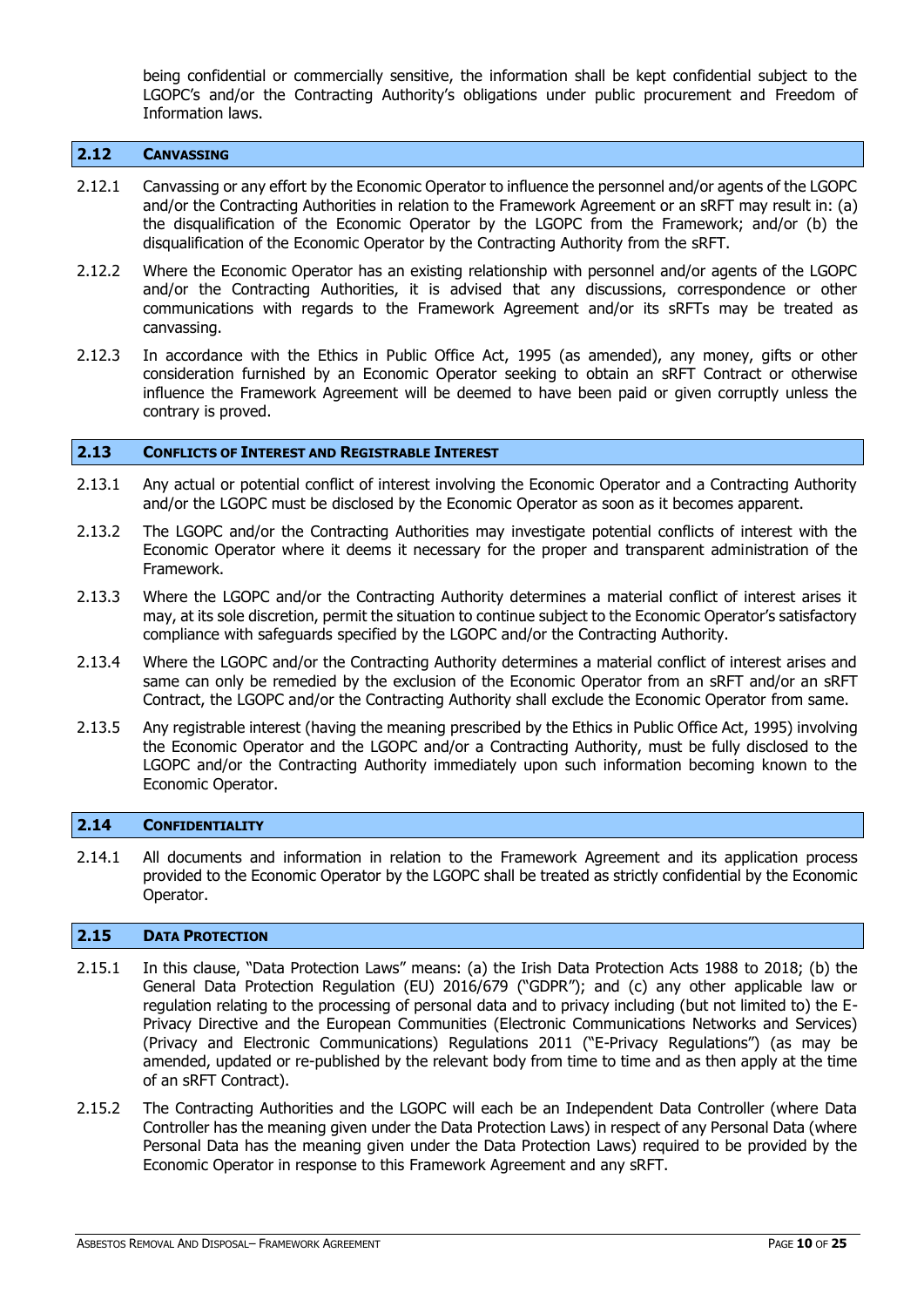- 2.15.3 The Economic Operator, as Data Controller in respect of any Personal Data provided by it, in its application to the Framework Agreement and in response to an sRFT, is required to confirm that all Data Subjects (where Data Subject has the meaning given under the Data Protection Laws) whose Personal Data is provided by the Economic Operator have consented to the processing of such Personal Data by the Economic Operator, the LGOPC, the Contracting Authorities, the evaluation teams and the operator of [www.supplygov.ie](http://www.supplygov.ie/) (hereinafter referred to as "Supplygov") for the purpose of the participation of the Economic Operator in the Framework Agreement and/or an sRFT or that the Economic Operator otherwise has a legal basis for providing such Personal Data to the foregoing for the purpose of its participation in the Framework Agreement.
- 2.15.4 The Contracting Authorities and the LGOPC, each as an independent Data Controller, may process the Personal Data as follows:
	- by the Contracting Authorities disclosing data (including Personal Data of the Economic Operator and/or their employees or other related third-party agents such as those persons' names, contact details, work experience etc.) to the LGOPC.
- 2.15.5 The Contracting Authorities, as an independent Data Controller, may share the Personal Data as follows:
	- share such Personal Data with other bodies within the public and/or semi-state sectors that use the Supplygov service as required by this Framework Agreement. The list of such public and/or/semi-State bodies is maintained on Supplygov and is updated from time to time. In addition, such Personal Data may be shared with the Office of Government Procurement, the Local Government Management Agency and with other bodies as required under law.
- 2.15.6 The Contracting Authorities and the LGOPC shall enter into a Data Sharing Agreement, which shall govern the sharing of the Personal Data between them and their respective rights, obligations, and liability in relation to this.
- 2.15.7 The Economic Operator shall be individually responsible, as an independent Data Controller, for its own processing of the Personal Data and must fully comply with its obligations as a Data Controller under the Data Protection Laws in this regard.
- 2.15.8 Neither the Economic Operator nor the LGOPC shall be construed as a Data Processor (where Data Processor has the meaning given under the Data Protection Laws) in relation to the other, unless the conditions for processing of the Personal Data change so that one party processes Personal Data on behalf of and on the instructions of the other party.
- 2.15.9 The Economic Operator and the LGOPC shall not be construed as Joint Data Controllers (where Joint Data Controllers has the meaning given under the Data Protection Laws) unless the conditions for processing of the Personal Data change such that the parties in conjunction with one another jointly, in a collaborative fashion, determine the purposes and means of processing the Personal Data.
- 2.15.10 The Economic Operator will inform the LGOPC as soon as possible of any requests from Data Subjects regarding rectification or erasure of Personal Data included in a tender, or restriction of or objection to the processing of such Personal Data for the purposes set out herein. The Economic Operator shall, to the extent that such a request affects the processing of such Personal Data by the LGOPC, provide reasonable assistance to the LGOPC and or the Contracting Authorities to enable compliance with the Data Protection Laws. Notwithstanding the foregoing, the Economic Operator shall remain responsible itself for dealing with requests from Data Subjects in respect of Personal Data, to the extent that such requests are directed by the Data Subject to the Economic Operator (or any of its agents, employees or sub-contractors).
- 2.15.11 The Economic Operator shall notify the LGOPC immediately if the Economic Operator becomes aware of, or suspects: (i) any breach of this section; or (ii) a Personal Data breach which is likely to affect or invoke the LGOPC's obligations under the Data Protection Laws; or (iii) any situation or envisaged development that shall in any way influence, change or limit the processing of the Personal Data included in the tender for the purposes set out herein. The Economic Operator shall document all Personal Data breaches in accordance with the Data Protection Laws and fully co-operate with the LGOPC and/or the Contracting Authorities to ensure compliance with the Data Protection Laws. The Economic Operator shall use reasonable endeavours to mitigate any damage suffered by a Data Subject in these circumstances.
- 2.15.12 The Economic Operator hereby indemnifies the LGOPC and the Contracting Authorities against all claims, liabilities, costs, expenses, damages and losses suffered or incurred by the LGOPC and/or the Contracting Authorities arising out of or in connection with any breach by the Economic Operator (or any of its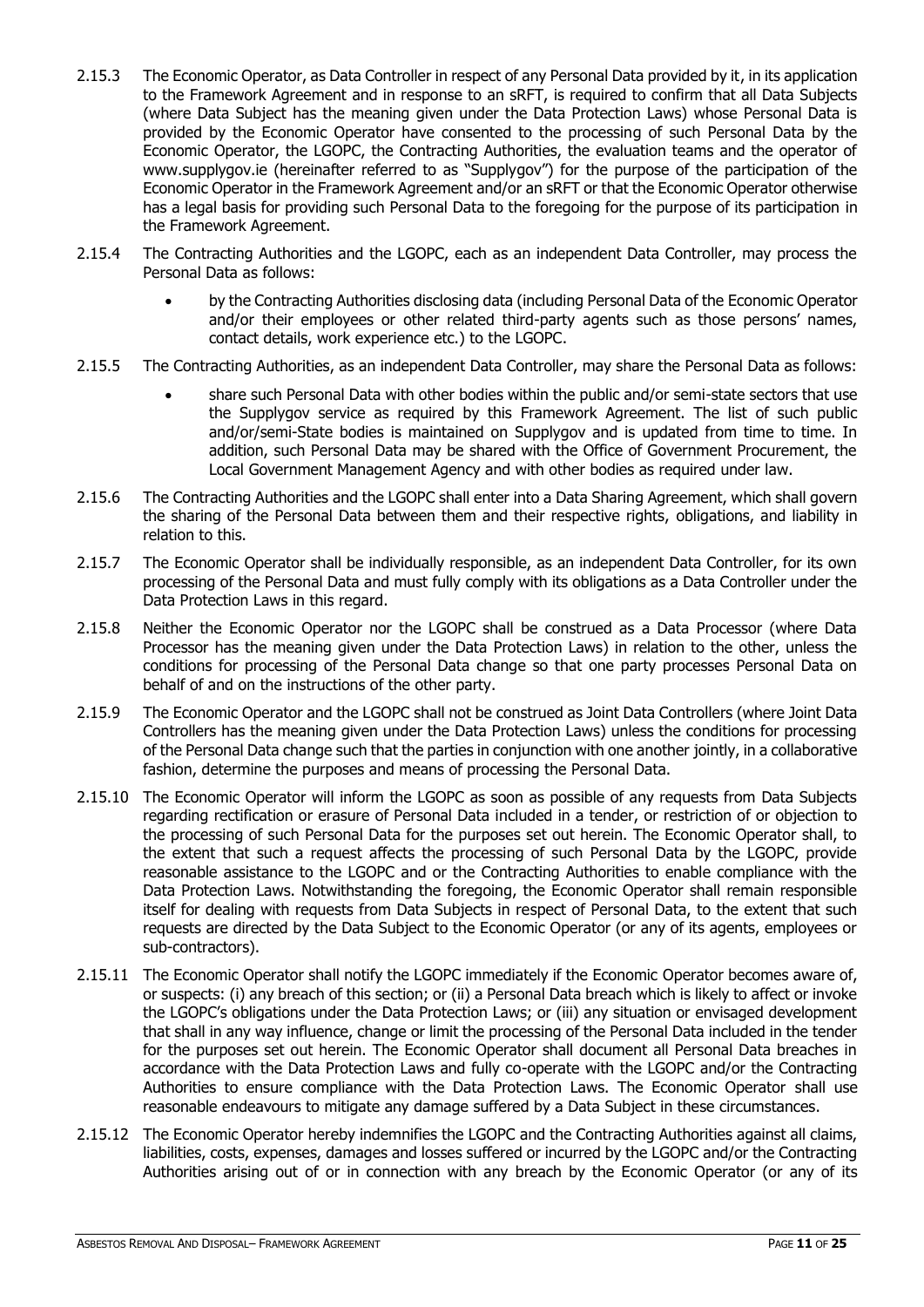employees/agents/sub-contractors) of any terms of this section, or its obligations under the Data Protection Laws, or any use by the Economic Operator of the Personal Data.

#### <span id="page-11-0"></span>**2.16 PUBLIC HEALTH**

2.16.1 All works proposed under this Agreement must be capable of being undertaken in compliance with all Safety, Health and Welfare at work legislation and guidance including, but not limited to, public health advice and requirements, and any applicable public service standard operating procedures which have been put in place by the Government, Government Departments, State Agencies and/or construction industry representative bodies in response to a public health emergency.

#### <span id="page-11-1"></span>**2.17 CHILD PROTECTION & VETTING**

- 2.17.1 Contractors Personnel shall strictly adhere to the Contracting Authorities child protection policy which will be included with the sRFT documents for the information of Contractors – if applicable.
- 2.17.2 Contractors Personnel may be subject to routine Garda Security Clearance procedures prior to being allowed entry onto certain sites, including but not limited to Local Authority, An Garda Síochána, Health Service Executive, Department of Defence and Department of Education sites. Co-operation with these procedures is mandatory.

#### <span id="page-11-2"></span>**2.18 PERFORMANCE BOND**

2.18.1 Economic Operators, if requested to do so by a Contracting Authority, may be required to provide a Performance Bond prior to the award of an sRFT Contract.

#### <span id="page-11-3"></span>**2.19 BREXIT**

2.19.1 It shall be the responsibility of the Economic Operator to fulfil the obligations under an sRFT Contract and where applicable, any Task Order notwithstanding any changes in circulars, law, regulations, taxation or duties or other restrictions which might arise as a result of the withdrawal of the United Kingdom from membership of the European Union.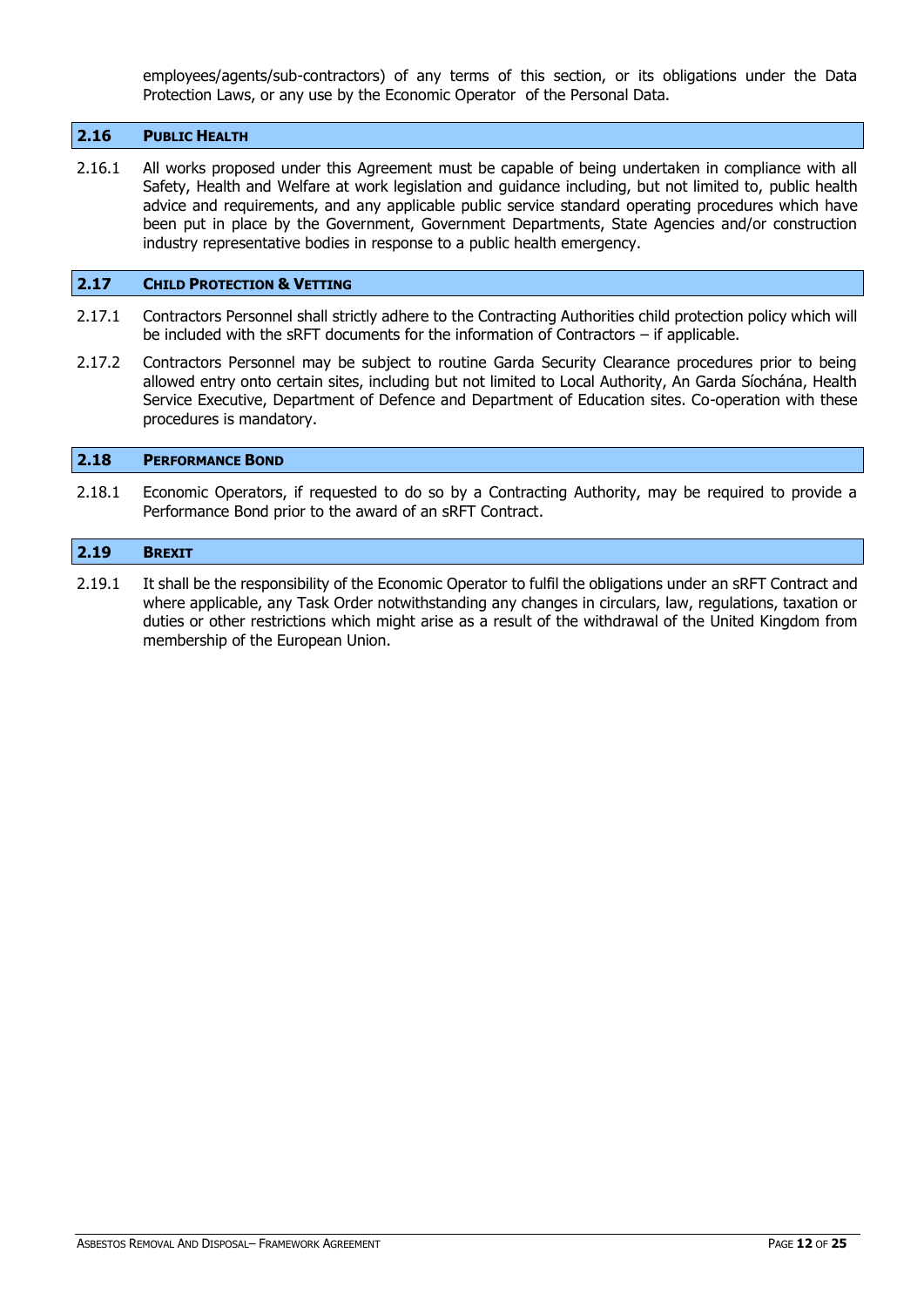# <span id="page-12-0"></span>**3.0 EVIDENCE IN SUPPORT OF MINIMUM STANDARDS**

#### <span id="page-12-1"></span>**3.1 INTRODUCTION**

3.1.1 An Economic Operator may be required to provide supporting documentation to verify their status with respect to the minimum standards established for this Framework Agreement, as set out below. The supporting documentation must be provided within five working days when requested by the LGOPC and/or Contracting Authority. If the supporting documentation is not provided or is withheld or if there is a serious misrepresentation in supplying such supporting documentation, the LGOPC and/or the Contracting Authority may, at their discretion, exclude the Economic Operator from the sRFT and/or the Framework.

#### <span id="page-12-2"></span>**3.2 PROFESSIONAL AND TECHNICAL COMPETENCE REQUIREMENTS**

#### 3.2.1 **Contractor and Project Supervisor For The Construction Stage (PSCS)**

The evidence relating to the declaration made by the Economic Operator with its application, in respect of the Contractor and Project Supervisor for the Construction Stage (PSCS) Appointment, to be provided when requested is demonstrating compliance with relevant Health and Safety legislation.

#### 3.2.2 **Health and Safety Compliance Declaration – Contractor**

The evidence relating to the declaration made by the Economic Operator with its application, in respect of Health and Safety Compliance - Contractor, to be provided when requested, is as follows:

- a) a copy of the Economic Operator's current general Health and Safety policy;
- b) an outline of the Economic Operator's management organisational structure with regard to allocation of duties, delegation of responsibilities, etc., in relation to Health and Safety;
- c) copies of standard forms used for method statements and risk assessments as part of the Economic Operator's duties under the Safety, Health and Welfare at Work Act, 2005;
- d) details of the Economic Operator's arrangements for continuing training of personnel in Health and Safety, including personnel who would be employed on the project;
- e) details of the Economic Operator's procedures for disseminating up-to-date developments on health and safety issues;
- f) details of the Economic Operator's arrangements for the co-ordination of information between the different contractors, suppliers and designers involved in a project; and
- g) details of the Economic Operator's methodology for the dissemination of health and safety information for the construction stage on this or equivalent projects.

## 3.2.3 **Health and Safety Compliance Declaration - Project Supervisor For The Construction Stage (PSCS)**

The evidence relating to the declaration made by the Economic Operator with its application, in respect of the Health and Safety Compliance - Project Supervisor for the Construction Stage (PSCS), to be provided when requested, is as follows:

- a) a copy of the Economic Operator's current general Health and Safety policy;
- b) an outline of the Economic Operator's management organisational structure with regard to allocation of duties, delegation of responsibilities, etc., in relation to Health and Safety;
- c) copies of standard forms used for method statements and risk assessments as part of the Economic Operator's duties under the Safety, Health and Welfare at Work Act, 2005;
- d) details of the Economic Operator's arrangements for continuing Health and Safety training of PSCS personnel, including personnel who would be employed on the project;
- e) details of the Economic Operator's procedures for disseminating up-to-date developments on health and safety issues;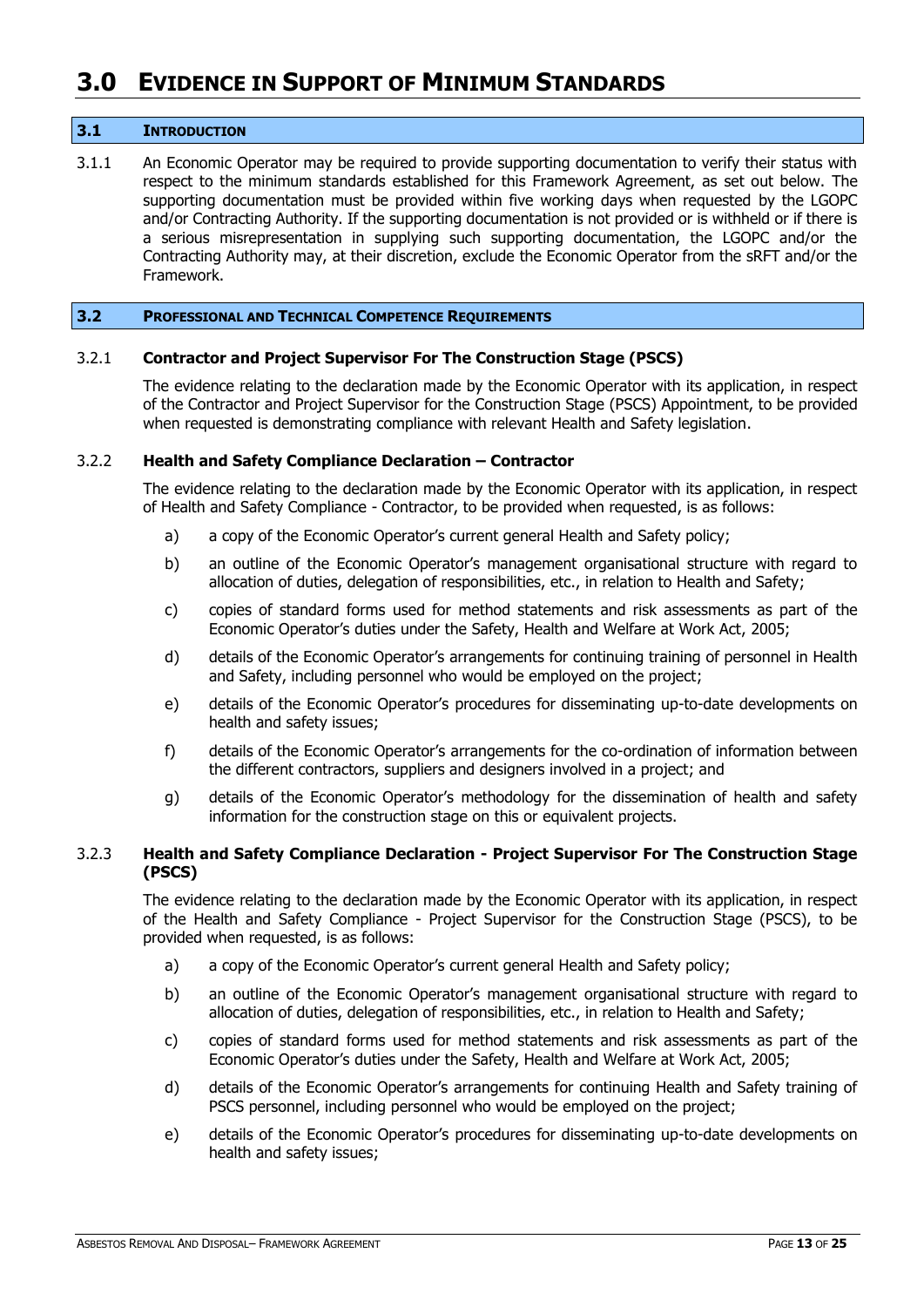- f) details of the Economic Operator's arrangements for the co-ordination of information between the different contractors, suppliers and designers involved in a project; and
- g) details of the Economic Operator's methodology for the dissemination of health and safety information for the construction stage on this or equivalent projects.

# 3.2.4 **Educational and Professional Qualifications (Management) – Health and Safety**

The evidence in respect of the Health and Safety Competence of Management Staff is for the Economic Operator to satisfy both **A** and **B** below:

- **A.** To provide sufficient Management Staff with Health and Safety qualifications, training, and experience, relevant to the works anticipated to be completed under this Agreement by:
	- **(i)** providing a Safe-T-Cert, or OHSAS 18001 Certification, or other equivalent independently certified health and safety management system with appropriate health and safety training and resources,

# **Or**

- **(ii)** providing the following details:
	- the educational qualifications, professional qualifications (e.g. professionally qualified project managers, architects, engineers etc – with dates obtained), and experience in so far as they are relevant to health and safety, and/or
	- the educational qualifications, professional qualifications (as above) with at least one member of the Economic Operator or its managerial staff who has experience in relation to projects of similar nature, size, and complexity.
	- the curriculum vitae of the Economic Operator and its managerial staff in so far as they relate to health and safety training and/or experience and also the organisational structure of the firm; and
	- having at least 8 hours annual (i.e. in-house or a CPD course) health and safety training relevant to the works anticipated to be completed under this Agreement.
- **B.** To provide at least one (1) site manager/site agent, or equivalent, with Health and Safety qualifications, training, and experience, relevant to the works anticipated to be completed under this Agreement by:
	- **(i)** providing a Safe-T-Cert, or OHSAS 18001 Certification, or other equivalent independently certified health and safety management system with appropriate health and safety training and resources,

# **Or**

- **(ii)** providing the following details:
	- the educational qualifications, professional qualifications (e.g. professionally qualified project managers, engineers etc – with dates obtained), and experience in so far as they are relevant to health and safety, and/or
	- the educational qualifications, professional qualifications (as above) and experience in so far as it is relevant to health and safety on projects of similar nature, size and complexity;
	- the curriculum vitae in so far as they relate to health and safety training and/or experience; and
	- having at least 8 hours annual (i.e. in-house or a CPD course) health and safety training relevant to the works anticipated to be completed under this Agreement.

# 3.2.5 **Educational and Professional Qualifications (Management) – Technical Capability**

The evidence in respect of the Technical Capability of Management Staff is for the Economic Operator to satisfy both **A** and **B** below: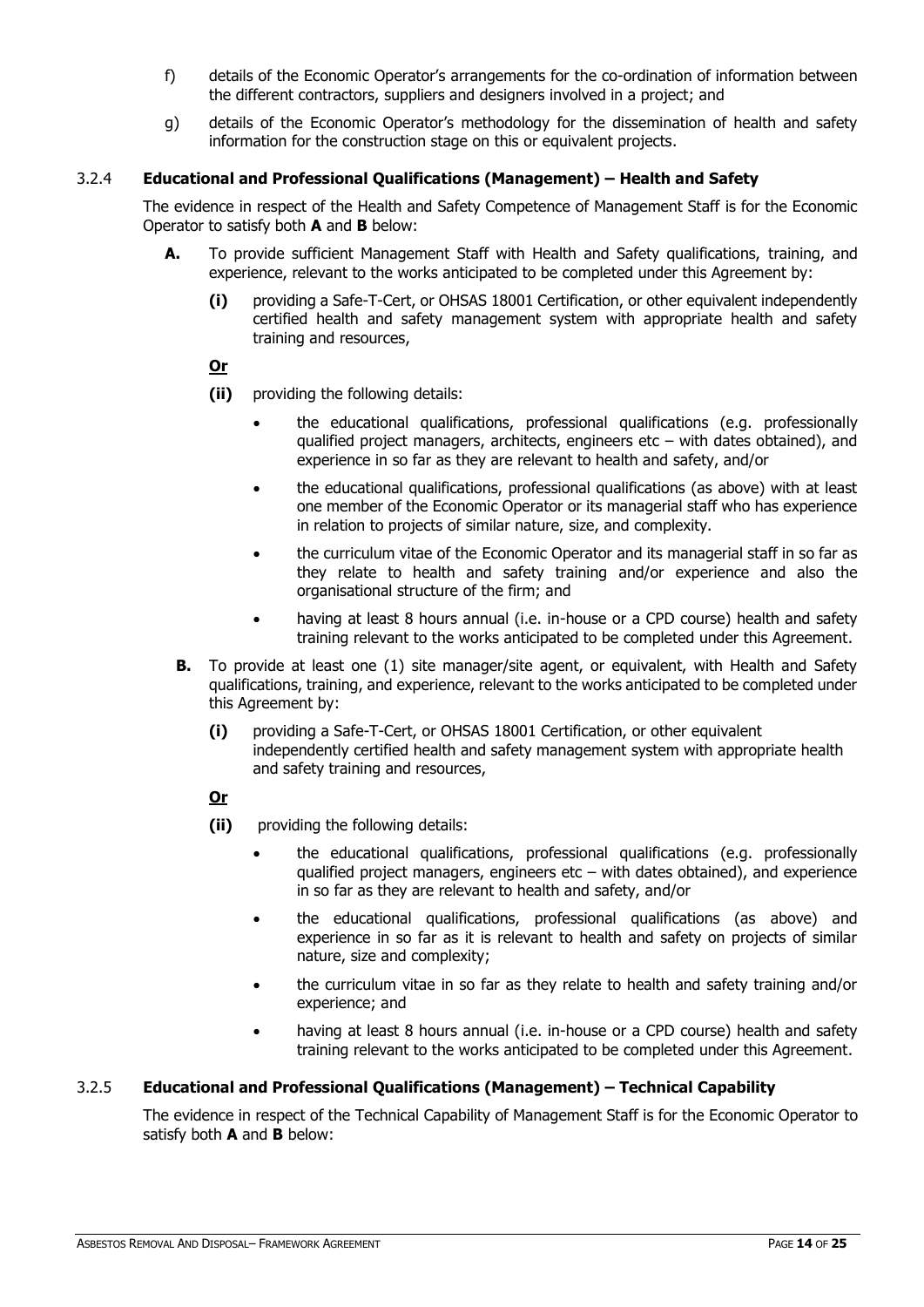**A.** To provide at least one (1) member of the managerial staff who holds a National Framework of Qualifications (NFQ) Level Seven (7) or higher, plus five (5) years' experience, or equivalent, in managing projects relevant to the works under this Agreement:

# **Note:**

Equivalent managerial staff technical capability offered by the Economic Operator must include as a minimum an NFQ Level Six (6) qualification, plus eight (8) years' experience in managing projects relevant to the works under this Agreement.

**B.** To provide at least one (1) site manager/site agent, or equivalent, that holds a NFO Level Six (6) or higher, plus five (5) years' experience, or equivalent, in managing projects relevant to the works under this Agreement.

# **Note:**

Equivalence to an NFQ Level Six (6) or higher, plus five (5) years' experience, is a minimum of eight (8) years' experience in managing projects relevant to the works under this Agreement.

# 3.2.6 **Educational and Professional Qualifications (Personnel) – Health and Safety Competence**

The evidence in respect of the Health and Safety competence of personnel, relevant to the works anticipated to be completed under this Agreement is a Safe Pass Card, or equivalent and proof of basic asbestos awareness training for personnel.

## <span id="page-14-0"></span>**3.3 FINANCIAL CONFIRMATORY NOTE**

3.3.1 The evidence in support of this minimum standard is a signed completed Financial Confirmatory Note in the form published.

# <span id="page-14-1"></span>**3.4 TECHNICAL EQUIPMENT AVAILABLE**

3.4.1 The evidence in support of this minimum standard is a written statement listing the technical equipment available in order to carry out the works, as required by the Safety, Health and Welfare at Work (Exposure to Asbestos) Regulations, 2006-2010.

## <span id="page-14-2"></span>**3.5 TECHNICIANS OR TECHNICAL BODIES RESPONSIBLE FOR QUALITY CONTROL**

3.5.1 The evidence in support of this minimum standard is a written statement naming the Technicians and Technical Bodies, particularly those involved in quality control.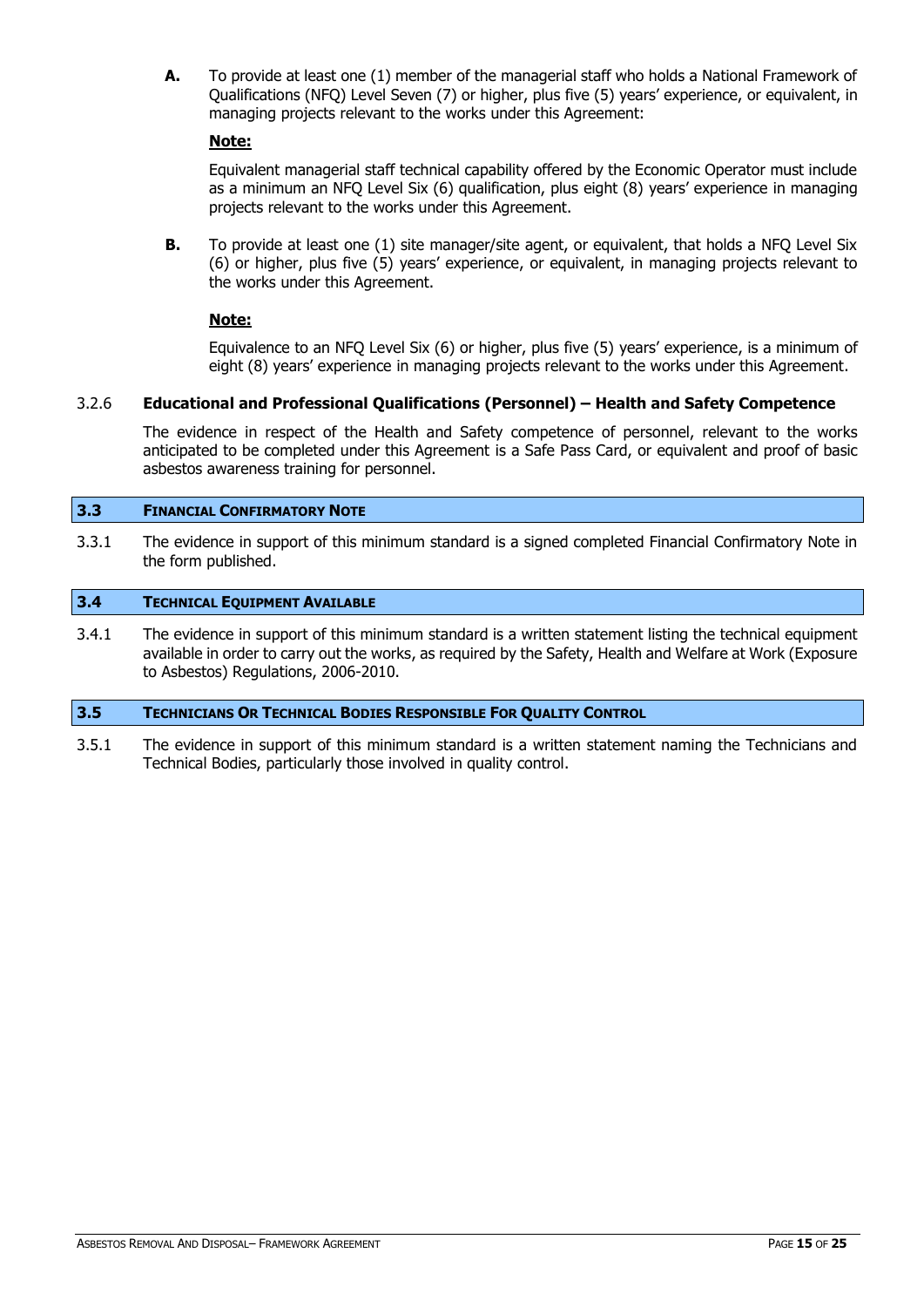# <span id="page-15-0"></span>**4.0 GENERAL SPECIFICATION**

#### <span id="page-15-1"></span>**4.1 GENERAL INTRODUCTION**

4.1.1 The nature, scale and complexity of works targeted to be completed under this Framework Agreement and the technical specifications associated with it are set out hereunder.

#### <span id="page-15-2"></span>**4.2 LOT DESCRIPTION**

4.2.1 Lotting Not Applicable to this Framework.

#### <span id="page-15-3"></span>**4.3 SCOPE OF WORKS**

- 4.3.1 The works will address Asbestos Removal and Disposal within properties across the public service.
- 4.3.2 The works will take place within both residential and commercial environments.
- 4.3.3 The performance, materials and workmanship for Asbestos Removal and Disposal are set out in the General Specification herein.
- 4.3.4 All Asbestos Removal and Disposal shall be undertaken in compliance with the technical standards herein as detailed and any further technical requirements as set out in the sRFT. The technical requirements herein are non-specific.
- 4.3.5 Typical works at sRFT Stage may include;
	- The completion of Asbestos work activities in accordance with Schedule 4 of the Safety, Health and Welfare at Work (Exposure to Asbestos) Regulations;
	- The completion of written Risk Assessment for work activities;
	- The identification of Asbestos-Containing Materials;
	- The development of a suitable plan of work prior to Asbestos Removal and Disposal works;
	- Notifications to the Health and Safety Authority before commencement of asbestos work activities;
	- Implementation of appropriate measures and control levels;
	- Air Monitoring and Sampling;
	- Issuing of "Site Clearance for Reoccupation";
	- The collection, transportation, and disposal of Asbestos.

# <span id="page-15-4"></span>**4.4 LEGISLATION, REGULATIONS, GUIDELINES AND CODES OF PRACTICE**

4.4.1 The Economic Operator shall comply with all national and EU legislation, Guidelines and Codes of Practice that apply during the completion of the works. The Economic Operator shall ensure that, as a minimum, all aspects of the works shall not compromise the ventilation, air quality, humidity and quality of the living environment and comply with good industry practice, law and all necessary consents including, but not limited to the following:

## **General:**

- Safety Health and Welfare at Work Act, 2005;
- Safety Health and Welfare at Work (Construction) Regulations, 2013;
- Safety Health and Welfare at Work (General Application) Regulations, 2007 2016 (as amended);
- Chemicals (Asbestos Articles) Regulations, 2011 (S.I. No. 248 of 2011;
- The Safety, Health & Welfare at Work (Exposure to Asbestos) (Amendment) Regulations, 2010 (S.I. No. 589 of 2010);
- The Safety, Health & Welfare at Work (Exposure to Asbestos) Regulations, 2006 (S.I. No. 386 of 2006);
- REACH Regulation (EC) No. 1907/2006 amended by Regulation (EC) No. 552/2009;
- Safety, Health and Welfare at Work (Chemical Agents) Regulations, 2001 (S.I. No. 619 of 2001);
- Safety Health and Welfare at Work (Carcinogens) Regulations, 2001 (S.I. No. 078 of 2001);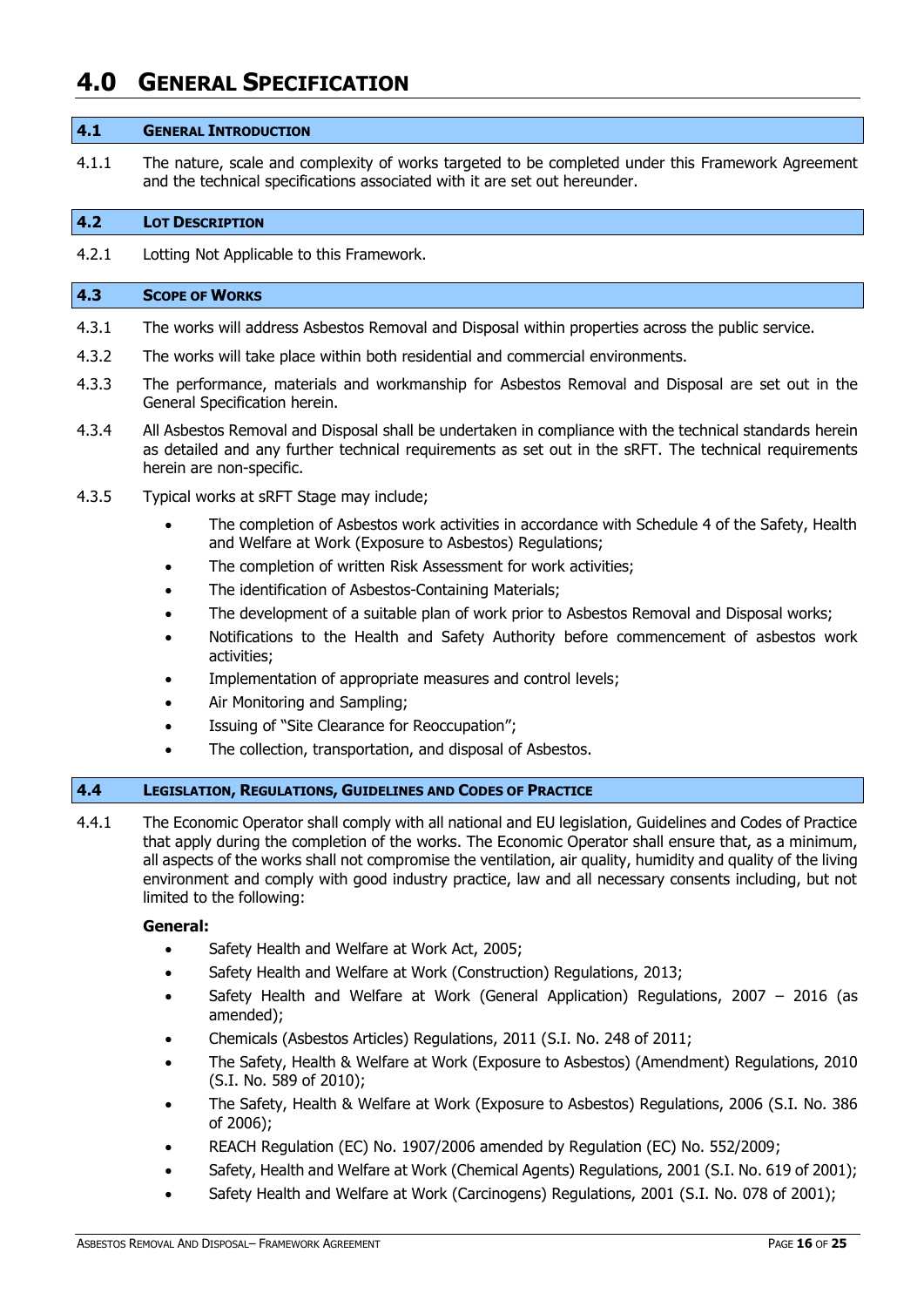- The European Communities (Toxic and Dangerous Waste) Regulations, 1982;
- European Communities (Asbestos Waste) Regulations, 1990 and 1994;
- Waste Management (Shipment of Waste) Regulations SI 419/2007;
- Hazardous Waste Regulations, 1998;
- Trans-frontier Shipment of Waste Regulation, 2007;
- European Communities (Shipments of Hazardous Waste exclusively within Ireland) Regulations, 2011;
- Collection Permits Regulation, 2001 & Amendments;
- European Communities (Carriage of dangerous goods by road & use of transportable pressure equipment regulations, 2011 (S.I. No. 349 of 2011);
- The Construction Product Regulations, 2013;
- Waste Management Act, 1996 (as amended);
- The Air Pollution Act, 1987.
- Such further and/or new technical standards, legislation, regulations, byelaws, guidelines, and codes of practice relating to Asbestos Removal and Disposal that may be introduced or come into being during the term of the Framework.
- 4.4.2 In addition, all Economic Operators should familiarise themselves with the following Health & Safety Authority (HSA) Publications Practical Guidelines on Asbestos Containing Materials –
	- a) Management and Abatement in relation to Asbestos containing materials
	- b) Carriage of Asbestos Containing Materials (ACMs) by Road
- 4.4.3 The Economic Operator will be fully responsible for the quality of the works and their compliance with the technical requirements as set out in the Tender Documents.
- 4.4.4 The Economic Operator shall provide for complying with the above including all mandatory notifications and notices. Compliance with these regulations, standards and guidelines shall relate to those most up to date or reasonably foreseeable as being in force or published at the time of contract award.
- 4.4.5 The Economic Operator shall adhere to and ensure compliance with all relevant product manufacturer's instructions.

## <span id="page-16-0"></span>**4.5 BUILDING CONTROL REGULATIONS**

- 4.5.1 The Economic Operator shall ensure compliance with the Building Control Regulations, 1997 2020, including the requirements of the Building Control (Amendment) Regulations, 2014 and any further amendments to the Regulations having regard to:
	- The minimum requirements for the design and construction of buildings as set out in the Building Regulations;
	- Detailed Technical Guidance Documents showing how these requirements can be achieved in practice;
	- Procedures set out in the Building Control Regulations for demonstrating compliance in respect of an individual building or works.
- 4.5.2 The Economic Operator shall comply with relevant Irish Standards and Guidance Documents having regard to the suite of technical guidance documents which accompany the Building Regulations:
	- Part A Structure.
	- $\bullet$  Part B Fire Safety.
	- Part C Site Preparation and Resistance to Moisture.
	- Part D Materials and Workmanship.
	- $\bullet$  Part  $E -$  Sound.
	- Part F Ventilation.
	- Part G Hygiene.
	- Part H Drainage and Wastewater Disposal.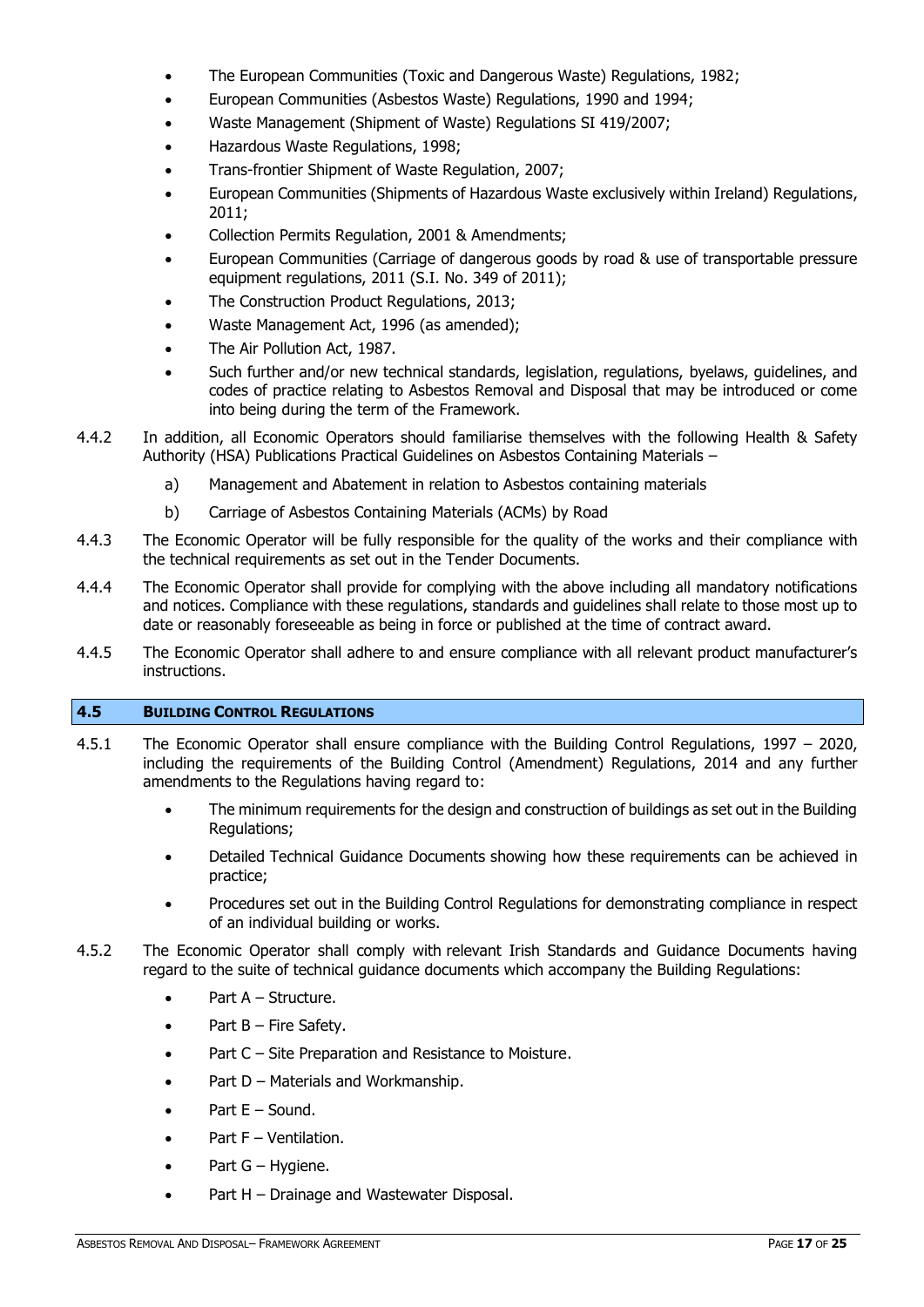- Part J Heat Producing Appliances.
- Part K Stairways, Ladders, Ramps and Guards.
- Part L Conservation of Fuel and Energy.
- Part  $M -$  Access and Use.

### <span id="page-17-0"></span>**4.6 HEALTH AND SAFETY - GENERAL**

- 4.6.1 The Economic Operator will be required to comply with the Safety, Health and Welfare at Work Act, 2005 and any other relevant Safety, Health and Welfare legislation including the requirement to have a Safety Statement.
- 4.6.2 The Economic Operator will also be required to comply with the Safety, Health and Welfare at Work (Construction) Regulations, 2013, particularly in relation to its appointment (as applicable) of the Contractor, Designer, Project Supervisor for the Construction Stage (PSCS), and the Project Supervisor for the Design Process (PSDP).
- 4.6.3 The competency of those to be appointed in a duty holder role<sup>5</sup> will be assessed by the Client (the Contracting Authority) at sRFT Stage in accordance with the Safety, Health and Welfare at Work Act, 2005, the Safety, Health and Welfare at Work (Construction) Regulations, 2013 and any other relevant Safety, Health and Welfare legislation.
- 4.6.4 The LGOPC is not the "Client" for the purpose of Safety, Health and Welfare legislation and is not responsible for the appointment of any duty holder role.

#### <span id="page-17-1"></span>**4.7 INSURANCE**

- 4.7.1 The Economic Operator's insurance policies must specifically cover work associated with the removal and disposal of asbestos containing materials and have no exclusions in relation to this activity. The description of the activities of the insured must be unambiguous in setting out that works involving the removal and disposal of asbestos containing materials are part of the insured contractors core business activity.
- 4.7.2 The Economic Operator shall be liable for and shall indemnify the Contracting Authority for and in respect of all and any losses, claims, demands, damages or expenses which the Contracting Authority may suffer due to and arising directly because of the negligence, act or omission, breach of contract, breach of duty, wilful default or fraud of the Economic Operator and the Economic Operators Personnel.
- 4.7.3 The required insurances for an sRFT Contract shall be specified by the Contracting Authority in the sRFT or will be indemnified in the form of sRFT contract specified in the sRFT. Economic Operators do not need to have the insurances in place when making their application in response to a sRFT but will be required to put those insurances in place prior to the award of any contract should they be successful in a sRFT. The Contracting Authority will not be responsible for any cost incurred by Economic Operators in putting in place the required insurances.
- 4.7.4 No Economic Operator shall be awarded a contract under a sRFT unless satisfactory evidence of insurance is submitted prior to contract award by the Economic Operator's insurance broker/company.
- 4.7.5 The onus is on the Economic Operator to advise the Contracting Authority when their insurance has lapsed or has been cancelled. All Economic Operators must notify the Contracting Authority of alterations, cancellations and confirm renewal of policies. Any failure to do so may result in immediate termination of an sRFT Contract and/or this Framework Agreement (thus ending the participation of the Economic Operator in the Framework).
- 4.7.6 Where required, limits for Professional Indemnity Insurance cover will vary depending on the nature of the contract. The actual level of professional indemnity insurance cover required for individual sRFT Contracts will be specified by the relevant Contracting Authority in the sRFT. This level will be determined after the Contracting Authority has conducted a risk assessment to identify the level of risk associated with a potential failure, delay, or error in the provision of the works associated with the specific sRFT Contract.
- 4.7.7 The required insurance cover will vary from contract to contract as will the style of insurance cover available to Economic Operators, particularly in relation to professional indemnity risks.

<sup>&</sup>lt;sup>5</sup> Roles applicable under the relevant Health and Safety legislation.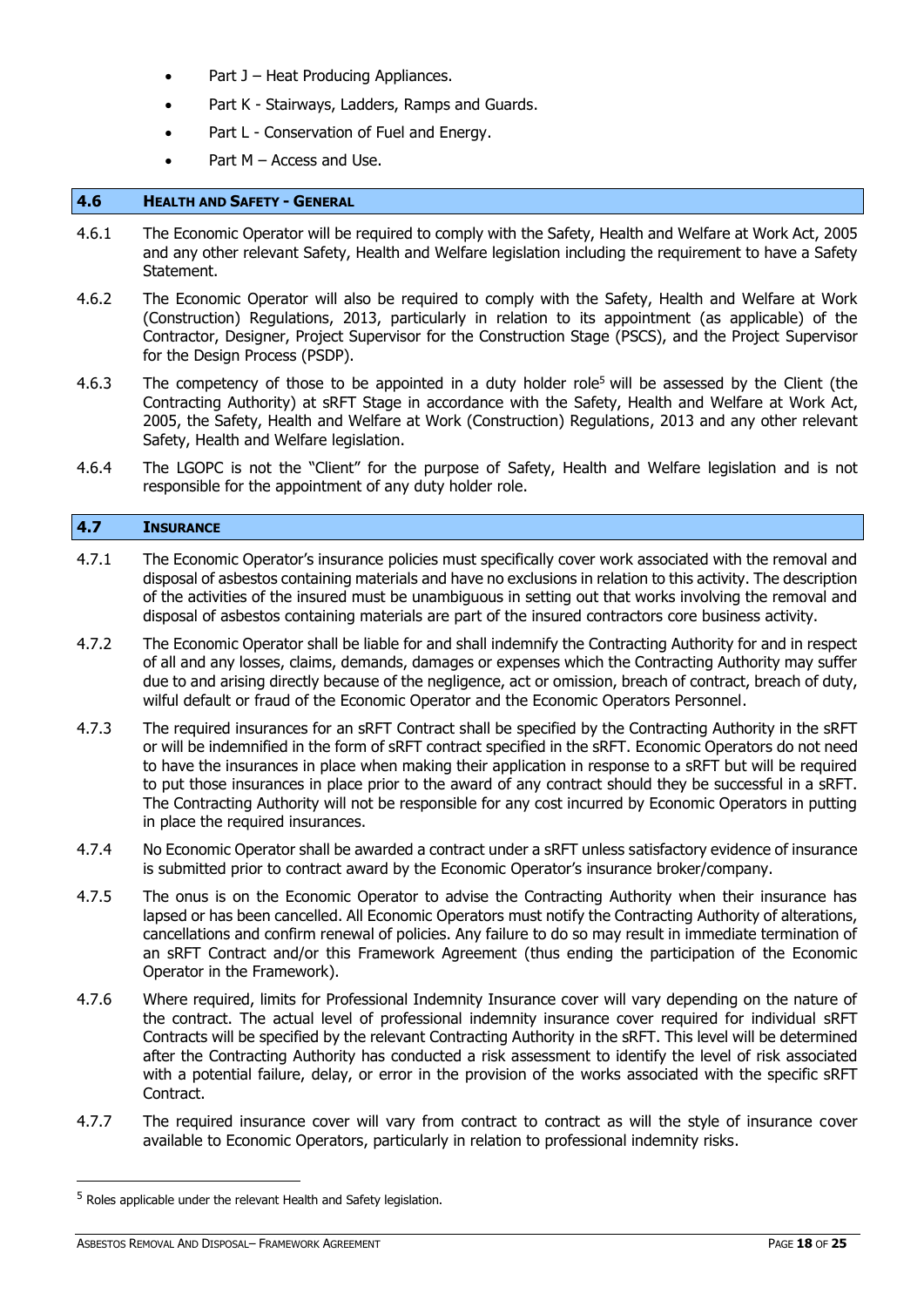- 4.7.8 Economic Operators may be required to arrange Contractors All Risks Insurance as a requirement for an sRFT Contract. The successful Economic Operator will be required to include the Contracting Authority as joint insured and may be required to include a non-vitiation clause.
- 4.7.9 If an Economic Operator has a specific exclusion noted in its insurance policy, which restricts or prohibits its ability to carry out certain works under an sRFT Contract, the Contracting Authority may require the Economic Operator to undertake such measures which are necessary to obtain insurance in a manner satisfactory to the Contracting Authority. Failure by the Economic Operator to provide insurance in a manner satisfactory to the Contracting Authority in this regard, shall result in the Economic Operator being excluded from the sRFT Contract.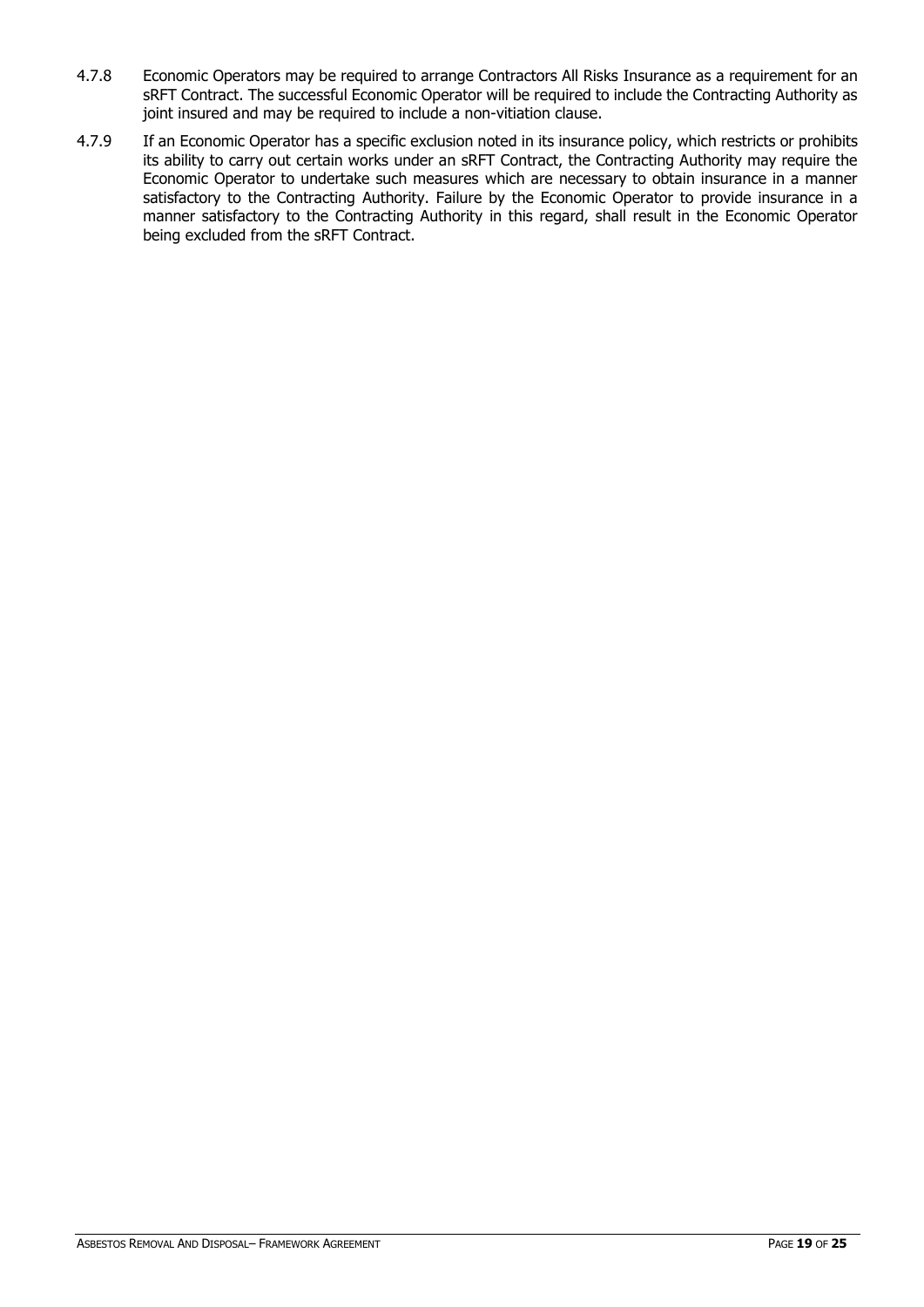# <span id="page-19-0"></span>**5.0 STAGE 2 - SUPPLEMENTARY REQUEST FOR TENDER**

#### <span id="page-19-1"></span>**5.1 GENERAL**

- 5.1.1 The Economic Operator may only submit:
	- a response to an sRFT electronically via Supplygov (responses in any other form will not be accepted); and
	- one response to an sRFT.
- 5.1.2 All Economic Operators submitting a response to an sRFT will be informed of the outcome at the earliest reasonable opportunity following conclusion of the evaluation process.
- 5.1.3 Any costs incurred by the Economic Operator in responding to an sRFT or in the performance of an sRFT Contract or howsoever else arising from its general participation in the Framework Agreement shall be the Economic Operator's sole liability.

#### <span id="page-19-2"></span>**5.2 SUPPLEMENTARY REQUEST FOR TENDER PROCESS**

- 5.2.1 Contracting Authorities may issue sRFTs for the purpose of awarding sRFT Contracts throughout the term of the Framework.
- 5.2.2 An sRFT will be issued electronically via Supplygov to all Economic Operators admitted to the Framework Agreement that have expressed an interest in receiving an sRFT for their selected regions.
- 5.2.3 The Economic Operator shall comply with all instructions and rules issued by the Contracting Authority in relation to the sRFT.
- 5.2.4 An sRFT will be evaluated in accordance with the provisions set out below.

The sRFT will include:

- a) details in relation to the Contracting Authority's specific requirements in respect of the Works;
- b) the instructions and rules of the Contracting Authority in relation to the sRFT ; and
- c) the Contracting Authority's intention to award the sRFT Contract to:
	- a Preferred Tenderer only, or
	- where the sRFT Contract will be a PW-CF-11 Public Works Term Maintenance and Refurbishment Contract (or equivalent), a Preferred Tenderer and a specified number of substitute suppliers (which substitute suppliers will be placed on a substitution list ranked in descending order ascertained by reference to the total marks achieved by Economic Operators on their submissions in response to the sRFT).
- 5.2.5 Where the Contracting Authority indicates in the sRFT its intent to award the sRFT Contract to a Preferred Tenderer only, the Contracting Authority shall enter into an sRFT Contract with the Preferred Tenderer only.

#### **Preferred Tenderer with Substitutes for the PW-CF-11 Public Works Term Maintenance and Refurbishment Contract (or equivalent)**

- 5.2.6 Solely in circumstances where the sRFT Contract will be a PW-CF 11 Public Works Term Maintenance and Refurbishment Contract (or equivalent) and where the Contracting Authority indicates in the sRFT its intent to award the sRFT Contract to a Preferred Tenderer and a specified number of substitute suppliers, the Contracting Authority shall enter into sRFT Contracts with the Preferred Tenderer and each of the ranked substitutes.
- 5.2.7 Where, following an sRFT, the Contracting Authority has entered into sRFT Contracts with a Preferred Tenderer and substitute suppliers, the Contracting Authority shall, in the first instance, procure the Works by way of a Task Order from the Preferred Tenderer.
- 5.2.8 In circumstances where the Preferred Tenderer: (a) has confirmed to the Contracting Authority that it is unable or unwilling (through lack of capacity or otherwise) to provide the Works being the subject matter of a specific Task Order; or (b) is deemed by the Contracting Authority to be unable or unwilling (through change in circumstances, lack of capacity or otherwise) to provide the Works being the subject matter of a specific Task Order, then, and in those circumstances, the Contracting Authority may assign the specific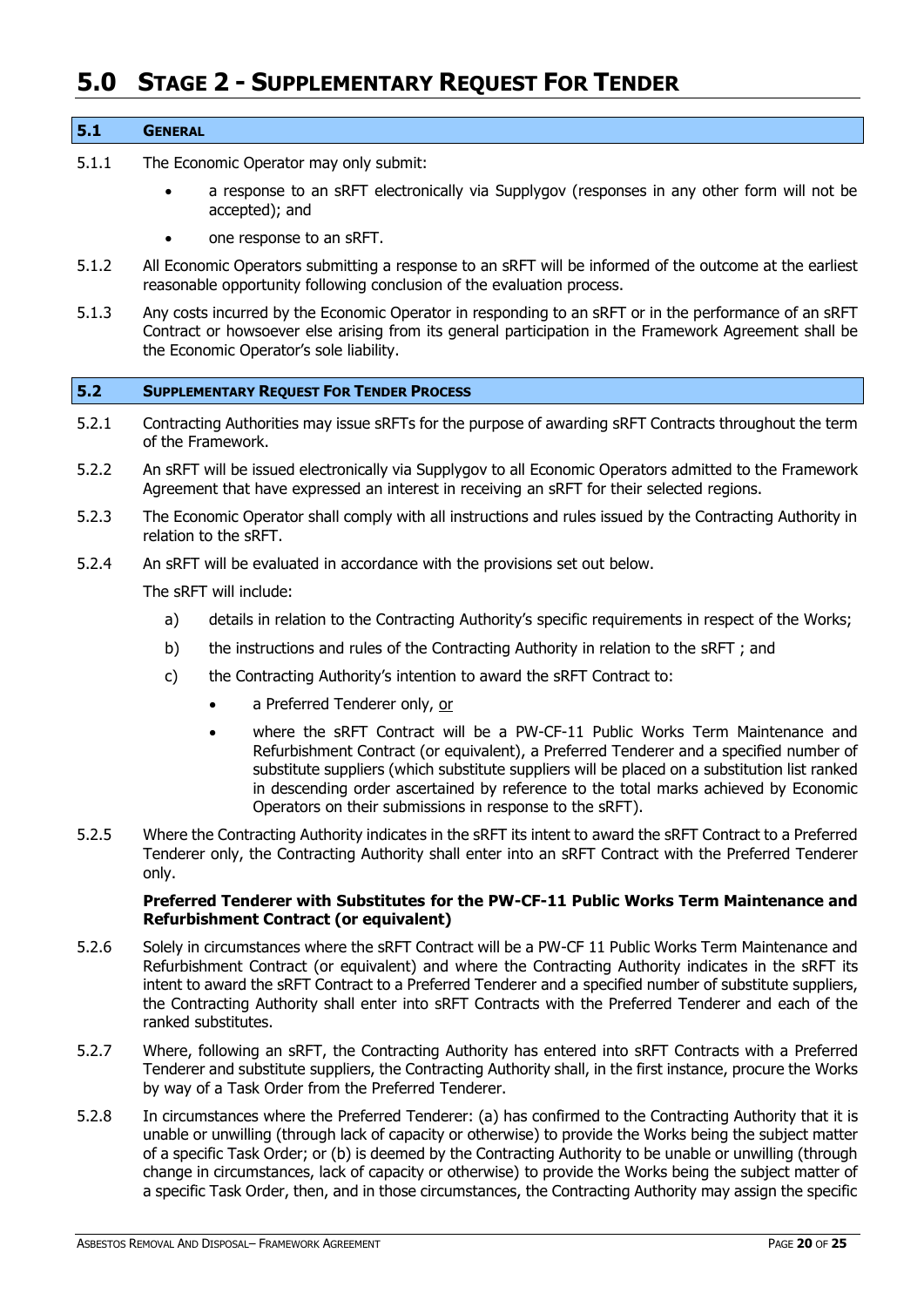Task Order and procure the Works from the highest ranking substitute (beginning with the substitute ranked No. 1) then capable of fulfilling the specific Task Order.

# <span id="page-20-0"></span>**5.3 AWARD CRITERIA – SUPPLEMENTARY REQUEST FOR TENDER**

- 5.3.1 Tenders submitted in response to an sRFT will be evaluated in accordance with the Award Criteria outlined below.
- 5.3.2 The Economic Operator that achieves the highest Total Marks will be deemed to have submitted the most economically advantageous tender and identified as the Preferred Tenderer. The remaining Economic Operators will be ranked in descending order based on their Total Marks.

| <b>SUPPLEMENTARY REQUEST FOR TENDER AWARD CRITERIA</b> |                  |                                |                                         |  |  |
|--------------------------------------------------------|------------------|--------------------------------|-----------------------------------------|--|--|
| <b>CRITERION</b>                                       | <b>WEIGHTING</b> | <b>MAXIMUM MARKS AVAILABLE</b> | <b>MINIMUM PASS</b><br><b>THRESHOLD</b> |  |  |
| Price (Total Cost)                                     | $20 - 100\%$     | $200 - 1,000$                  | N/A                                     |  |  |
| Quality                                                | $0 - 80%$        | $0 - 800$                      | 40%                                     |  |  |
| <b>Total Marks</b>                                     | 100%             | 1,000                          | N/A                                     |  |  |

- 5.3.3 In an sRFT, a Contracting Authority may, at its discretion:
	- a) identify that the Award Criteria will be based on Price (Total Cost) only and divide the Price (Total Cost) Criteria into a number of sub-criteria; or
	- b) where Price (Total Cost) and Quality Criteria are used, divide the Price (Total Cost) criteria and Quality criteria into a number of sub-criteria.

In circumstances where sub-criteria are identified, the Contracting Authority shall specify the percentage weighting and associated marks applicable to each criterion/sub-criterion in the sRFT.

In circumstances where Quality criteria/sub-criteria are used in an sRFT, the Economic Operator shall be required to achieve a minimum pass threshold of 40% for each Quality criterion/sub-criterion adopted.

## 5.3.4 **Price (Total Cost)**

Total Cost criteria may comprise of one or more of the following:

- Costs relating to acquisition;
- Costs of use;
- Maintenance costs;
- End of life costs;
- Costs imputed to environmental externalities linked to the subject matter.
- 5.3.5 The Price (Total Cost) criteria referred to above may, where appropriate, be formulated more precisely by the Contracting Authority in the sRFT.
- 5.3.6 Marks for **Total Cost** will be allocated using the following formula:

| <b>Price</b> | _ | Lowest Total Cost           |  | <b>Maximum Marks</b> |
|--------------|---|-----------------------------|--|----------------------|
| (Total Cost) |   | Total Cost under evaluation |  | Available            |

## 5.3.7 **Quality**

Quality criteria may comprise of one or more of the following:

• Technical merit;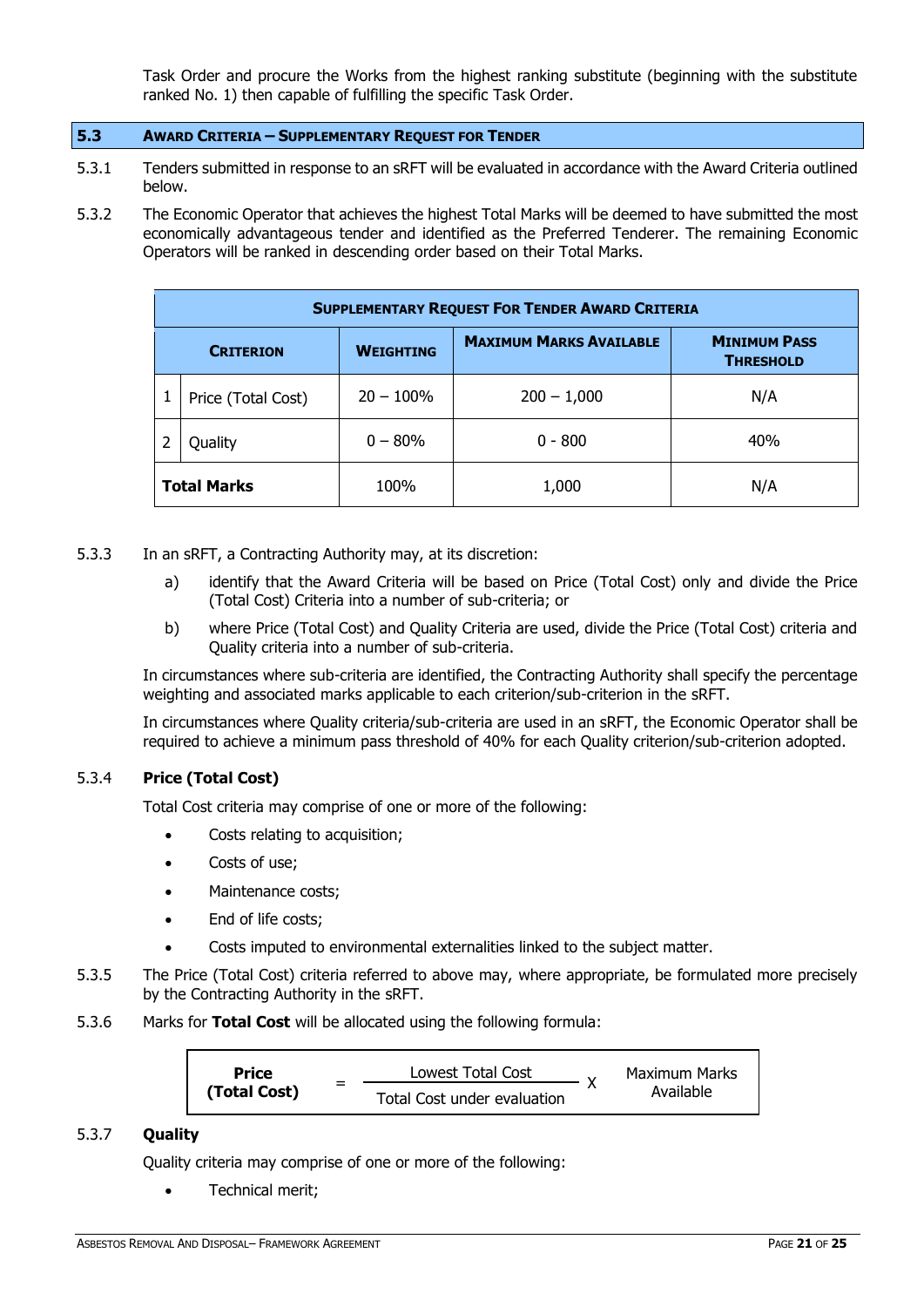- Aesthetic and functional characteristics;
- Accessibility;
- Design for all users;
- Social characteristics;
- Environmental characteristics;
- Innovative characteristics;
- Trading and its conditions;
- Organisation, qualification, and experience of staff assigned to perform the Contract;
- After-sales service and technical assistance;
- Delivery conditions such as delivery date, delivery process and delivery period or period of completion.
- 5.3.8 The Quality criteria referred to above may, where appropriate, be formulated more precisely by the Contracting Authority in the sRFT.
- 5.3.9 The marking scale for Quality criteria is provided below:

| <b>RATING</b>                | <b>GUIDANCE</b>                                                                                                                                                                                                                                            | <b>MARKING SCALE</b> |
|------------------------------|------------------------------------------------------------------------------------------------------------------------------------------------------------------------------------------------------------------------------------------------------------|----------------------|
| <b>Excellent</b>             | A response with very few or no weaknesses that fully meets<br>or exceeds requirements, and provides comprehensive,<br>detailed, and convincing assurance that the Economic<br>Operator will deliver to an excellent standard.                              | $80\% - 100\%$       |
| <b>Very Good</b>             | A response that demonstrates real understanding of the<br>requirements and assurance that the Economic Operator will<br>deliver to a good or high standard.                                                                                                | $60\% - 79\%$        |
| Good                         | A response which demonstrates a reasonable understanding<br>of requirements and gives reasonable assurance of delivery to<br>an adequate standard but does not provide sufficiently<br>convincing assurance to award a higher mark.                        | $40\% - 59\%$        |
| Fair                         | response where reservations exist. Lacks<br>full<br>A<br>credibility/convincing detail, and there is a significant risk that<br>the response will not be successful.                                                                                       | 20% - 39 %           |
| Poor                         | Response where serious reservations exist. This may be<br>because, for example, insufficient detail is provided, and the<br>response has fundamental flaws, or is seriously inadequate or<br>seriously lacks credibility with a high risk of non-delivery. | $1\% - 19\%$         |
| <b>No</b><br><b>Evidence</b> | Response not submitted or response completely fails to<br>address the criterion under consideration.                                                                                                                                                       | $0\%$                |

- 5.3.10 In the event of a tie in an sRFT that includes both quality and cost criteria, the following tie-break approach may, at the discretion of the Contracting Authority, be adopted:
	- (i) The Economic Operator who was awarded the highest overall mark for the Quality Award Criteria of its tender will be deemed to have submitted the most economically advantageous tender;
	- (ii) In circumstances where the tie-break approach in Par. (i) does not identify the most economically advantageous tender, the Economic Operator who was awarded the highest overall mark for the specific Quality Award Criterion with the largest weighting will be deemed to have submitted the most economically advantageous tender (in circumstances where this approach does not identify the most economically advantageous tender, the approach will continue to be applied to each of the Qualitative Award Criteria in descending order of weighting);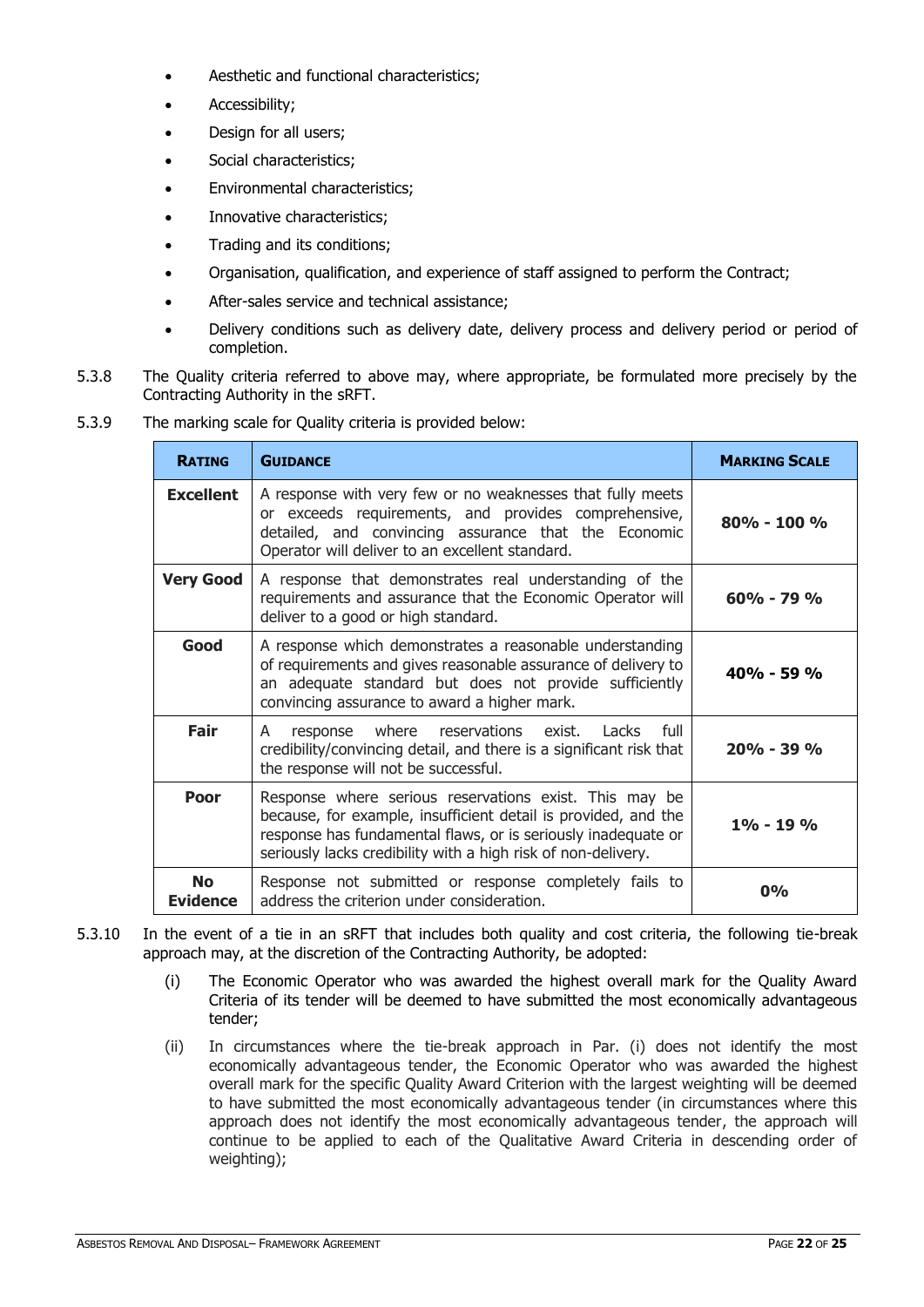- (iii) In circumstances where the tie-break approach in Par. (ii) does not identify the most economically advantageous tender, the Economic Operator who was awarded the highest overall mark for the specific Quality Award Criterion which was listed first in the sRFT will be deemed to have submitted the most economically advantageous tender (in circumstances where this approach does not identify the most economically advantageous tender the approach will continue to be applied to each of the specific Quality Award Criterion in the order they were listed in the sRFT);
- (iv) In circumstances where the tie-break approach in Par. (iii) does not identify the most economically advantageous tender, the Contract Authority, may, at its discretion either:
	- re-issue the sRFT to all Economic operators; or
	- award the sRFT Contract to one of the tied Economic Operators by random selection concluded in an open and transparent manner; or
	- ask the tied Economic Operators to resubmit prices and continue this process until there is a winner; or
	- implement such other open and transparent tie break approach as it deems appropriate.
- 5.3.11 The Contracting Authority is not bound to adopt the tie break approach outlined above and may adopt in the first instance such other open and transparent tie break approach as it deems appropriate.
- 5.3.12 In the event of a tie in an sRFT that includes price (Total Cost) criteria **only**, the Contracting Authority may, at its discretion, either:
	- award the sRFT Contract to one of the tied Economic Operators by random selection concluded in an open and transparent manner; or
	- re-issue the sRFT to all Economic Operators; or
	- ask the tied Economic Operators to resubmit prices and continue this process until there is a winner.
- 5.3.13 Where, following an evaluation but prior to the award of an sRFT Contract, the Preferred Tenderer is:
	- deemed by the Contracting Authority to be unable or unsuitable to carry out the Works due to a change in circumstances; or
	- by its own admission, is unable or unwilling to carry out the Works,

then the Contracting Authority may award the sRFT Contract to the tenderer ranked next highest and may repeat this process until the sRFT Contract is awarded.

## <span id="page-22-0"></span>**5.4 INFORMATION/DOCUMENTATION TO BE PROVIDED PRIOR TO CONTRACT AWARD**

- 5.4.1 In addition to the information and documentation to be provided when submitting a response to a sRFT, successful Economic Operators may be required to provide to the Contracting Authority for their review and approval, prior to formal award of the contract (if not already submitted), the specific information and/or documentation listed below or any such relevant information and/or documentation as requested by the Contracting Authority.
	- Information as required by the Safety, Health and Welfare at Work (Exposure to Asbestos) Regulations, 2006-2010, Regulation 16 and Schedule 4;
	- Confirmation and associated evidence of, up to date accredited training for the individual employee or third party fulfilling the role of Project Supervisor Construction Stage (PSCS), specifically in relation to asbestos removal works;
	- A copy of the current company training register indicating the full list of training undertaken by each employee, including information on dates, certification of training and training provider, duration etc;
	- Details of third parties employed in the completion of works projects, e.g. external testing houses, environmental monitoring contractors, independent analysts, etc;
	- Details of the proposed authorised collection and transport contractor for asbestos containing materials including relevant waste collection permit number(s);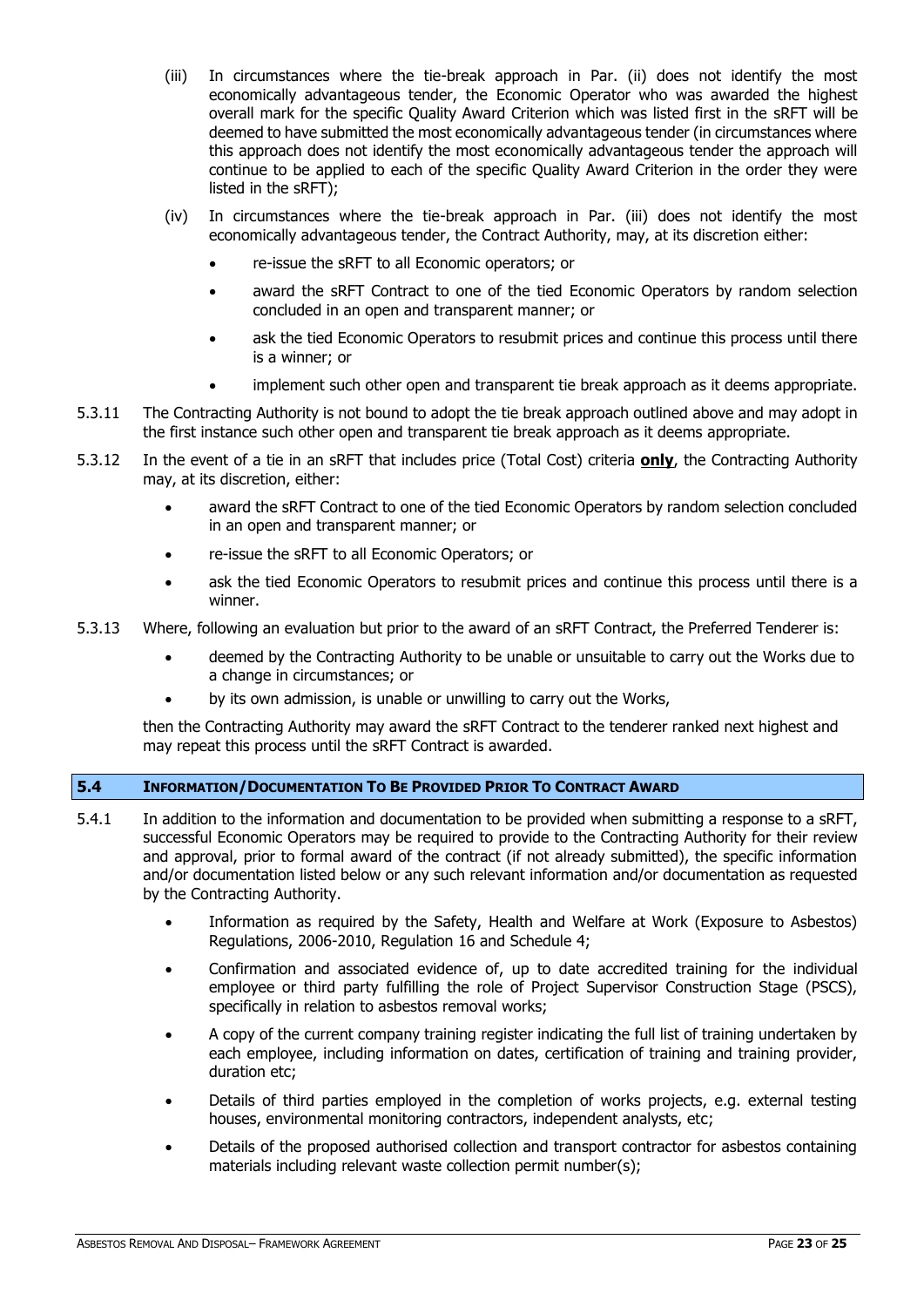- Details of any proposed authorised company undertaking the disposal of asbestos containing materials on behalf of the contractor, including details of the permit/licence authorising same;
- A detailed register of all equipment, relevant to the work type in the ownership of the contractor;
- An Appendix of Performance and service/calibration/maintenance history for each item of equipment cross referenced with the equipment register;
- Details of certified RPE and PPE used by the contractor including copies of current Face Fit Certificates for RPE Construction Product Regulations – up to three (3) no. examples may be requested;
- A copy of the register of issue and confirmation of acceptance by employees for this RPE/PPE – up to three (3) no. examples may be requested, any other details specified in the sRFT consistent with the terms and conditions of the Agreement;
- Updated confirmation that the Economic Operator complies with the requirements of Regulation 57 of the European Union (Award of Public Authority Contracts) Regulations, 2016 (SI 284 of 2016);
- Confirmation that any Subcontractor/Specialist proposed for completion of the works complies with the requirements of Regulation 57 of the European Union (Award of Public Authority Contracts) Regulations, 2016 (SI 284 of 2016) by providing an ESPD or equivalent;
- Information in relation to compliance with relevant Sectoral Employment Orders;
- The Economic Operator's Tax Clearance Access Number and Tax Reference Number to facilitate online verification of the Economic Operator's tax status. By supplying the aforementioned numbers, the successful Economic Operator acknowledges and agrees that the Contracting Authority has the permission of the successful Economic Operator to verify its tax clearance position online;
- Subcontractors engaged at sRFT stage are required to produce an in-date (not older than 30 days) Notification of Determination to the Contracting Authority or the Economic Operator, before any contract is awarded;
- Satisfactory evidence of insurance in accordance with the minimum standards referenced in the tender documents or as outlined in the sRFT;
- The Economic Operator's Safety Statement or equivalent document may be assessed for compliance with the provisions set out in the Safety, Health & Welfare at Work Act, 2005 and enforcing Regulations;
- Agreement to the use of specific electronic tools where appropriate;
- Appointment and acceptance of duty holder role(s), where appropriate, as outlined in the Safety Health & Welfare at Work (Construction) Regulations, 2013;
- SOLAS Safepass Cards for all Contractors Personnel and where appropriate to the works required in the sRFT, Construction Skills Certification Scheme ("CSCS") cards or equivalent;
- Site Specific Risk Assessment, if applicable;
- Site Specific Method Statement, if applicable;
- The Economic Operator's Waste Management Plan (WMP) for the management of all waste arising on site, if applicable;
- Performance Bond (if applicable);
- Any other details specified in the sRFT consistent with the terms and conditions of the Agreement.

**Note:** Element(s) of the aforementioned information and/or documentation may, at the discretion of the Contracting Authority, form part of the contract award criteria for an sRFT.

5.4.2 In addition to the information and/or documentation to be provided when submitting a response to an sRFT, the Preferred Tenderer and, if applicable, the substitute(s) shall provide to the Contracting Authority for its review and approval, prior to the formal award of an sRFT Contract, the information and/or documentation requested by the Contracting Authority.